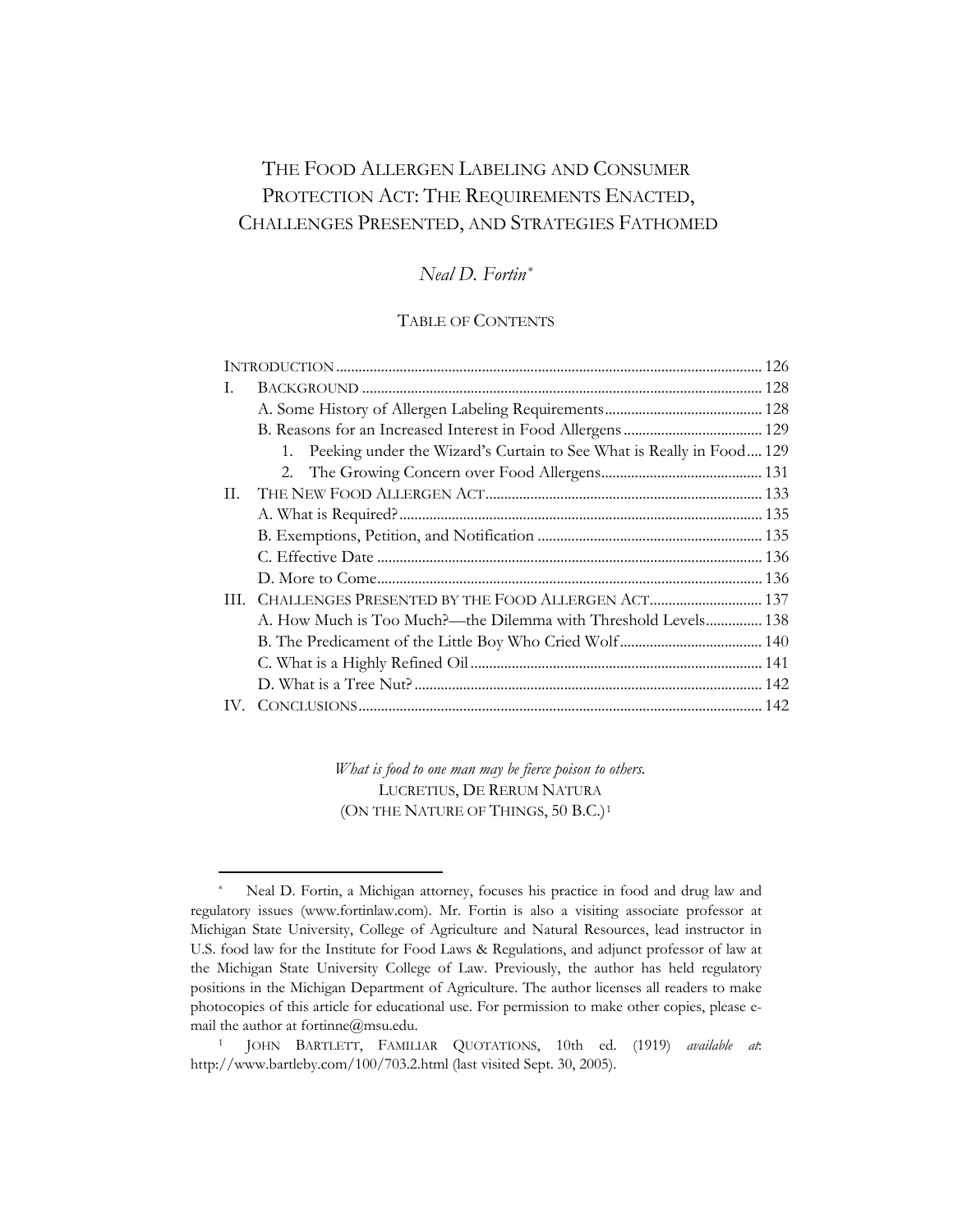#### INTRODUCTION[2](#page-1-1)

<span id="page-1-0"></span>The Food Allergen Labeling and Consumer Protection Act ("Food Allergen Act") was signed into law on August 3, 2004.[3](#page-1-2) Allergic consumers, parents of allergic children, and consumer groups laud the new law for making it easier to identify potentially deadly allergens in foods and for unveiling allergens previously hidden in foods.[4](#page-1-3)

Effective January 1, 2006, the new law requires the labeling of major food allergens in clear, plain language.[5](#page-1-4) The labeling of food allergens is a serious concern for those with food allergies. A food allergy can manifest itself in a variety of symptoms, including urticaria (hives), anaphylaxis, atopic dermatitis, and less commonly acute gastrointestinal responses such as nausea, pain, vomiting, or diarrhea.[6](#page-1-5) Anaphylaxis is a systemic allergic reaction that can lead to anaphylactic shock, a violent and sometimes fatal reaction characterized by hives, respiratory symptoms, and fainting.<sup>[7](#page-1-6)</sup>

An estimated two percent of adults and five percent of infants and young children in the United States suffer from food allergy.[8](#page-1-7) Each year in the United States, roughly 30,000 people require emergency room treatment and 150 individuals die due to allergic reactions to food.[9](#page-1-8) The amount of food needed to trigger an allergic reaction can be very small.[10](#page-1-9)

<span id="page-1-3"></span><span id="page-1-2"></span>118 Stat. 891 (2004) (to be codified at 21 U.S.C. § 343) (hereinafter "Food Allergen Act"). 4 *See, e.g.,* Michael T. Roberts & Margie Alsbrook, *United States Food Law Update*, 1 Journal of Food Law & Policy 187, 192-193 (2005); *and* Press Release, Food Allergy Initiative, *Food Allergy Initiative Celebrates the Food Allergen Labeling*  $\dot{\mathcal{C}}$  *Consumer Protection Act Becoming Law: Millions of Americans Will Be Able to Easily Identify Safe and Unsafe Foods* (Aug. 5, 2005).<br><sup>5</sup> Food Allergen Act § 203(a) & (d).

<span id="page-1-5"></span><span id="page-1-4"></span>6 Scott H. Sicherer & Suzanne Teuber, *Current Approach to the Diagnosis and Management of Adverse Reactions to Foods*, 114 J. ALLERGY CLIN. IMMUNOL. 1147 (Nov. 2004).<br><sup>7</sup> *See,* e.g., MedlinePlus Medical Dictionary *at* 

<span id="page-1-6"></span>http://www.nlm.nih.gov/medlineplus/mplusdictionary.html (last visited Oct. 8, 2005); *and*  DORLAND'S ILLUSTRATED MEDICAL DICTIONARY 80, 1409 (25<sup>th</sup> ed. 1974).<br><sup>8</sup> *See* Food Allergen Act § 202(1); *and* Raymond Formack, Jr., *When Food Becomes the* 

<span id="page-1-7"></span>*Enemy*, FDA CONSUMER (Aug. 31, 2001) *at*:

<span id="page-1-8"></span>http://www.fda.gov/fdac/features/2001/401\_food.html (last visited Apr. 12, 2005). 9 *Id.; and* Anne Munoz-Furlong, *Living with Food Allergies: Not as Easy as You Might Think*, FDA CONSUMER (Aug. 31, 2001) *available* 

<span id="page-1-9"></span>http://www.fda.gov/fdac/departs/2001/401\_word.html (last visited Apr. 12, 2005). 10 *See, e.g*., S.L. Taylor, et al., *Factors affecting the determination of threshold doses for allergenic foods: how much is too much?* ; 109 J ALLERGY CLIN IMMUNOL. 24-30 (Jan. 2002);Theresa Tamkins, *More Cases of Food Allergy Being Diagnosed*, REUTERS NEWS SERV., Sept. 19, 1997 (children's' deaths from exposure to peanuts in foods made with utensils that had touched

<span id="page-1-1"></span><sup>2</sup> A small part of this paper is adapted from the article, Neal D. Fortin, *Allergen Labeling on the Horizon*, FOOD PRODUCT DESIGN 168 (June 2005). 3 Food Allergen Labeling and Consumer Protection Act of 2004, Pub. L. No. 108-282,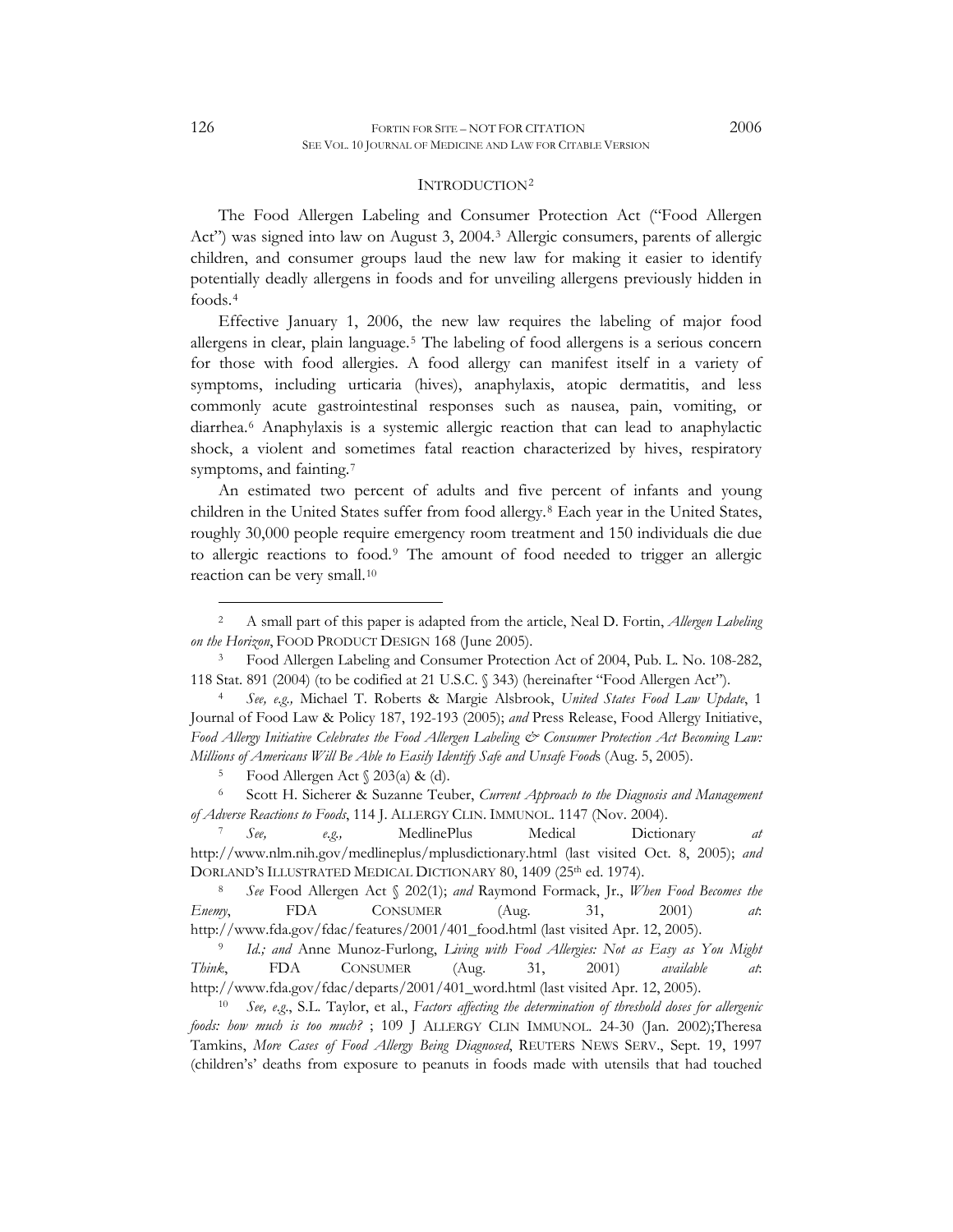The labeling of food allergens is also a serious concern for those with food intolerances.[11](#page-2-0) "Allergy" is the term for an adverse immune response.[12](#page-2-1) "Food intolerance" is the term for various types of adverse reactions to food that do not involve the body's immune system.[13](#page-2-2) Intolerances include metabolic reactions to food for a variety of unexplained reasons.[14](#page-2-3) For example, lactose intolerance is a metabolic intolerance in people who lack the intestinal enzyme lactase needed to digest milk sugar, lactose.[15](#page-2-4) The most severe unexplained food intolerance is sulfite sensitivity and sulfite-induced asthma, which triggers a hypersensitivity reaction that can be fatal, but does not involve the body's immune system.[16](#page-2-5)

The Food Allergen Act resulted from collaborative efforts. Consumer and patient advocacy groups, medical professionals, and the food industry provided input to Congress on how to provide clear, consistent, and reliable ingredient labeling information on food allergens.[17](#page-2-6) The result is a relatively simple and straightforward statute. Even a simple and straightforward law, however, can have some surprising twists.

This section introduces the problem of food allergens. The next section describes the history of food allergen labeling and the reasons leading up to the enactment of the Food Allergen Act. Section III explains the provisions of the Food Allergen Act.

Section IV examines the challenges presented by the requirements of the Act. While this seemingly straightforward statute had widespread support from the

peanut butter, but were considered "clean"); Lorraine Shank, *The Truth About Food Allergies; Sufferers Always Face Danger of Hidden, Related Ingredients*, THE PLAIN DEALER, OCT. 16, 1996, at 1E (a child's allergic reaction to walnut allergens, resulting from a mother's touch on the face with her "clean" hands that had earlier touched walnuts).<br><sup>11</sup> The terms allergy and hypersensitivity are often used interchangeably in product

<span id="page-2-0"></span>liability case law to indicate adverse reaction to a food. In the medical context and as used in the Food Allergen Act, the terms have meanings that are more precise. *See* Thomas T. Rogers, *Product Liability: The Allergic Plaintiff—Formulating a Cause of Action in Oklahoma*, 30 OKLA. L. REV. 439-440 & n.3 (1977).

<span id="page-2-1"></span><sup>12</sup> Scott H. Sicherer & Suzanne Teuber, *Current Approach to the Diagnosis and Management of Adverse Reactions to Foods*, 114 J. ALLERGY CLIN. IMMUNOL. 1146 (Nov. 2004).<br><sup>13</sup> INTERNATIONAL FOOD INFORMATION COUNCIL FOUNDATION, UNDERSTANDING

<span id="page-2-2"></span>FOOD ALLERGY 4 and 6 (2001); *citing* S.L. Taylor *et al.*, *Food Allergies and Sensitivities*, *in* FOOD TOXICOLOGY 1-36 (Helferich W. Winter ed., 2000). 14 *Id.*

<sup>15</sup> *Id.*

<sup>16</sup> *Id.*

<span id="page-2-6"></span><span id="page-2-5"></span><span id="page-2-4"></span><span id="page-2-3"></span><sup>17</sup> *See, e.g.,* Press Release, Food Allergy Initiative, *Food Allergy Initiative Celebrates the Food Allergen Labeling & Consumer Protection Act Becoming Law: Millions of Americans Will Be Able to Easily Identify Safe and Unsafe Food*s (Aug. 5, 2005); *and* Press Release, Food Allergy and Anaphylaxis Network, *President Bush Signs Food Allergen Labeling and Consumer Protection Act, Historic Day for the Eleven Million Americans with Food Allergies* (Aug. 3, 2004), *available at*: http://www.foodallergy.org/press\_releases/falcpasign.html (last visited Apr. 12, 2005).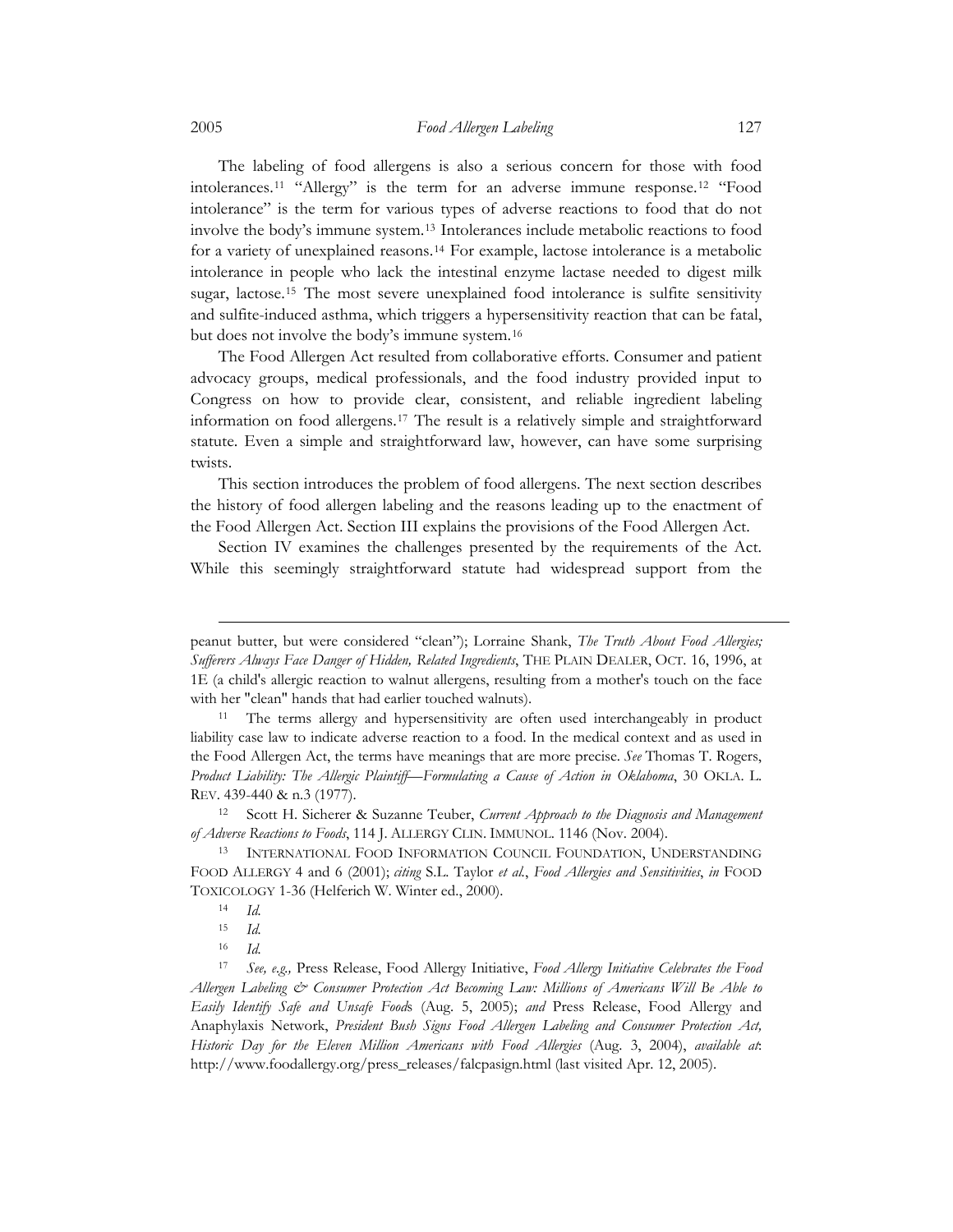<span id="page-3-0"></span>industry, it nonetheless, still presents potential problems to the food industry.[18](#page-3-1) Most of these concerns center on the lack of allergen threshold levels as triggers for labeling. Related labeling concerns arise due to the potential of excessive warnings creating confusion and counterproductive consumer behavior. Finally, Section V discusses some strategies for dealing with the challenges of the Food Allergen Act.

### I. BACKGROUND

# A. Some History of Allergen Labeling Requirements

The law places a heavy burden on food manufacturers to give consumers adequate warnings of any dangers associated with the consumption of their products.[19](#page-3-2) This duty includes notifying consumers of the potential allergic characteristics of their food.[20](#page-3-3) In general, this duty to notify consumers applies when an ingredient's allergenicity is not generally known, or the food is one in which the consumer would not expect to find a particular allergen.[21](#page-3-4)

The Restatement Third of Torts states a similar rule that a product is defective when it is accompanied with "inadequate instructions or warnings" and "the foreseeable risks of harm posed by the product could have been reduced or avoided" by the inclusion of "reasonable instructions or warnings." RESTATEMENT (THIRD) OF TORTS: PRODUCTS LIABILITY § 2 (1998). Section 7 specifies as to foods, "[A] harm-causing ingredient of [a] food product constitutes a defect if a reasonable consumer would not expect the food product to contain that ingredient." *Id.* at § 7. Comment k adds, "a warning is required when the harm-causing ingredient is one to which a substantial number of persons are allergic." *Id.* § 7 at cmt. k. The

<span id="page-3-1"></span><sup>18</sup> *See, e.g.,* Tom Trautman, *Labeling Food Allergens*, 59 FOOD TECH. 92 (Feb. 2005) ("Nevertheless, a good law that has support from all parties, including the regulated industry, can still present potential problems in terms of implementation."); *and Id.* 

<span id="page-3-2"></span><sup>19</sup> Products Liability Cases, 12 AM. JUR. TRIALS 1 § 35; *see also* RESTATEMENT (THIRD) OF TORTS: PRODUCTS LIABILITY § 6 (1998); *and* RESTATEMENT (SECOND) OF TORTS § 402A (1965)*.*

<span id="page-3-4"></span><span id="page-3-3"></span><sup>&</sup>lt;sup>20</sup> 47 AM. JUR. PROOF OF FACTS 2d 227 § 1.<br><sup>21</sup> Under the Restatement (Second) of Torts, "One who sells any product in a defective condition unreasonably dangerous to the user or consumer . . . is subject to liability for physical harm thereby caused to the ultimate user or consumer . . ." RESTATEMENT (SECOND) OF TORTS § 402A (1965). Comment j explains that notifications or warnings on the label of the product may be required in order to prevent the product from being unreasonably dangerous; however, the seller may reasonably assume that he need not warn against common allergies, of which allergic consumer are generally already aware. "Where, however, the product contains an ingredient to which a substantial number of the population are allergic, and the ingredient is one whose danger is not generally known, or if known is one which the consumer would reasonably not expect to find in the product, the seller is required to give warning against it, if he has knowledge, or by the application of reasonable, developed human skill and foresight should have knowledge, of the presence of the ingredient and the danger." *Id.* at cmt. j.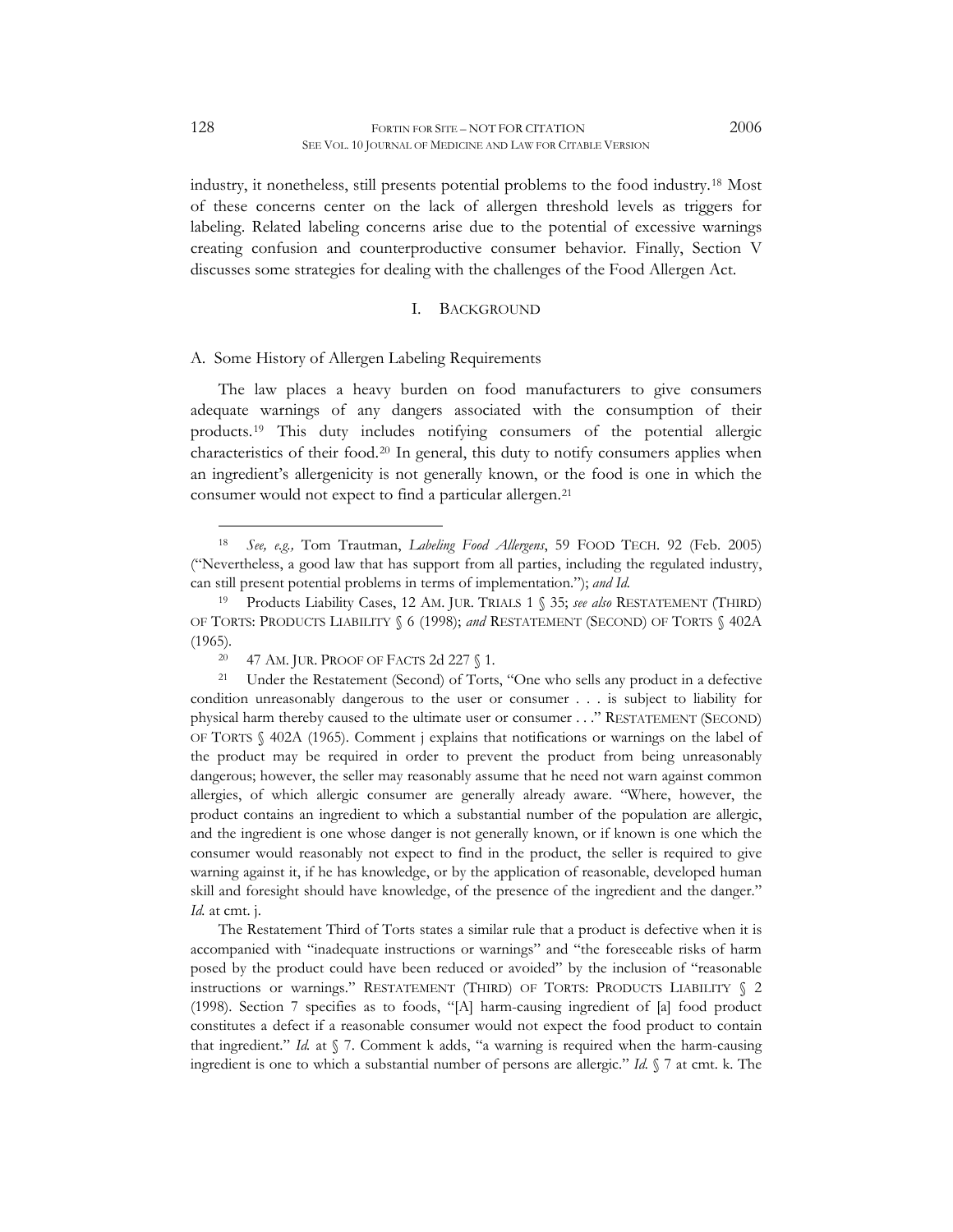Congress recognized the need to notify consumers of potential allergens nearly 70 years ago with passage of the Federal Food, Drug, and Cosmetic Act (FD&C Act) in 1938.[22](#page-4-1) The FD&C Act mandated ingredient labeling[23](#page-4-2) because Congress recognized that allergic consumers need to know which foods were safe for them to eat.<sup>[24](#page-4-3)</sup> The landmark nature of this 1938 labeling requirement is evident in the fact it remained essentially unchanged for decades[.25](#page-4-4)

### B. Reasons for an Increased Interest in Food Allergens

In recent years, however, awareness grew that the 1938 requirement was no longer adequate. Although the 1938 law was advanced for its time, in today's food marketplace even the most diligent label readers may inadvertently be exposed to allergens.[26](#page-4-5) In particular, to allow food manufacturers to maintain a level of secrecy in their recipes, the law allows generic listing of colors, flavorings, and spices.[27](#page-4-6)

# 1. *Peeking under the Wizard's Curtain to See What is Really in Food*

These collective listings of colors, flavorings, and spices may hide major food allergens. For example, an ingredient labeled as "natural flavoring" might include milk or soy protein. Surprising ingredients can hide under the word "flavoring," such as beef extracts in chicken nuggets or chicken patties.[28](#page-4-7) This exemption from ingredient

 $\overline{a}$ 

<span id="page-4-5"></span>Nutrition 223–224 (2005). 26 Raymond Formack, Jr., *When Food Becomes the Enemy*, FDA CONSUMER (August 31, 2001) *at*: http://www.fda.gov/fdac/features/2001/401\_food.html (last visited Apr. 12, 2005). 27 FD&C Act § 403(i).

<span id="page-4-0"></span>

Restatement further notes, "the degree of substantiality is not precisely quantifiable," but the burden is on the plaintiff to "show that the allergic predisposition is not unique" to her, but "[t]he more severe the harm, the more justified is a conclusion that the number of persons at risk need not be large to be considered "substantial" so as to require a warning." *Id.*

<span id="page-4-2"></span><span id="page-4-1"></span><sup>22</sup> Pub. L. No. 75-717, 52 Stat. 1040 (1938), as amended, 21 U.S.C. §§ 301-397 (2000) (hereinafter "FD&C Act").<br><sup>23</sup> FD&C Act § 403(i).

<sup>24</sup> S. Rep. No. 493 (Mar. 15, 1934).

<span id="page-4-4"></span><span id="page-4-3"></span><sup>&</sup>lt;sup>25</sup> The most substantial change made was by the Nutrition Labeling and Education Act (NLEA) of 1990, which mandated changes in ingredient declarations for collective terms, sulfites, colors, spices, non-dairy, and certain specific allergenic substances. Codified at 21 U.S.C.  $\%$  343(Q)-(R) [FD&C Act  $\%$  403(Q)-(R)]. By comparison, European Union law provided a 25% compound ingredient exemption, under which ingredients making up a compound ingredient in a food were not required to be listed if the compound ingredient made up less than 25% of the finished product. Under a new EU directive, the 25% exemption is eliminated effective November 25, 2005. *See* EU Directive 2003/89/EC; *and Better European Food Labelling Laws to Help People with Food Intolerances*, 1 Maternal and Child

<span id="page-4-7"></span><span id="page-4-6"></span><sup>28</sup> Eric Schlosser, *Why McDonald's Fries Taste So Good*, THE ATLANTIC MONTHLY 50-56 (Jan. 2001) *available at*: http://www.theatlantic.com/issues/2001/01/schlosser.htm.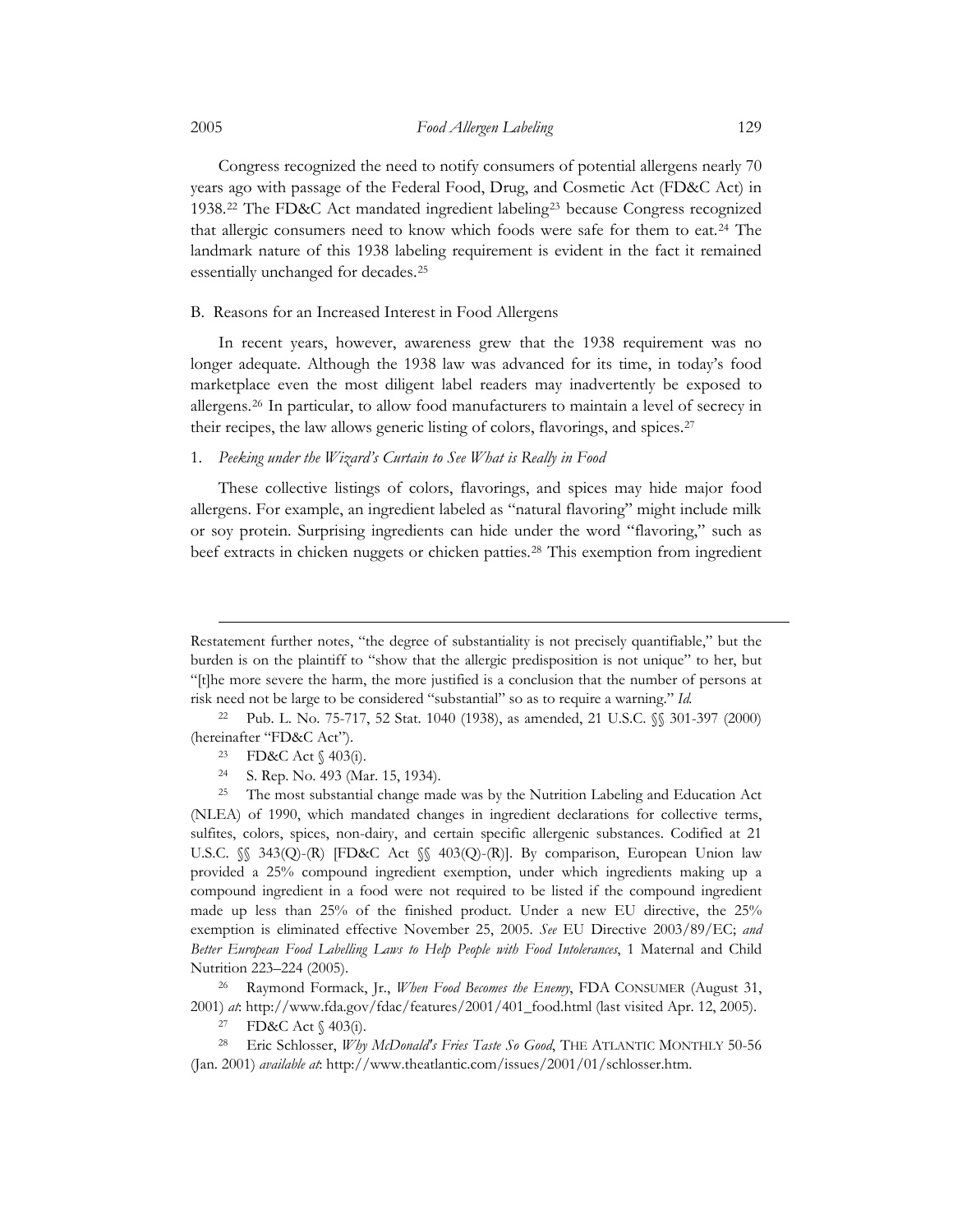labeling has been involved in a number of reported food allergen reactions in recent years.[29](#page-5-0)

In addition, "incidental additives"[30](#page-5-1) are exempt from ingredient labeling because they are present at what FDA has deemed to be insignificant levels in the finished food.[31](#page-5-2) For example, lecithin is used as a release agent on some processing equipment to help the food separate from the equipment; but this process may impart a small amount of soy protein to the food. This exemption from ingredient labeling has also been involved in a number of reported food allergen reactions in recent years.<sup>[32](#page-5-3)</sup>

Moreover, previous law did not prevent manufacturers from using a variety of names for the same type of ingredient.[33](#page-5-4) For example, wheat may be labeled as "semolina," and egg protein may be labeled as "albumin."[34](#page-5-5) The names of some ingredients may be particularly confusing to consumers.[35](#page-5-6) For instance, many do not understand that "caseinate" is derived from milk.[36](#page-5-7) This confusion is magnified when some foods labeled as "non-dairy" also contain caseinate.<sup>[37](#page-5-8)</sup>

 $\overline{a}$ 

31 21 CFR 101.100(a)(3).

<span id="page-5-5"></span><span id="page-5-4"></span>FITNESS & WELLNESS WK., Sept. 4, 2004, at 39. 34 Anne Munoz-Furlong, *Living with Food Allergies: Not as Easy as You Might Think*, FDA CONSUMER (August 31, 2001) *available at*:

<span id="page-5-6"></span>http://www.fda.gov/fdac/departs/2001/401\_word.html (last visited Apr. 12, 2005). 35 *See*, *e.g.*, *id.* (noting that one study showed less than seven percent of parents with milk allergies could correctly identify products that contained milk); *and* Food Allergen Act § 202(4)-(5). 36 *Id.*

<span id="page-5-8"></span><span id="page-5-7"></span>37 Munoz-Furlong, *supra* note 34 ("Every year milk-allergic children have a reaction because their parents, babysitters, grandparents, or friend's parents believe the 'nondairy' description on the front of the package actually means the product does not contain milk proteins or derivatives. Only after a reaction do these caregivers learn that even if a product contains casein, a milk protein.")

<sup>&</sup>lt;sup>29</sup> Formack, *supra* note 26.<br><sup>30</sup> These incidental additives are also called "processing aids."

<span id="page-5-3"></span><span id="page-5-2"></span><span id="page-5-1"></span><span id="page-5-0"></span><sup>32</sup> Formack, *supra* note 26. *Compare* Letter from Fred R. Shank, Director, Center for Food Safety and Applied Nutrition, FDA, Notice To Manufacturers: Label Declaration of Allergenic Substances in Foods (June 10, 1996) *available at*: http://www.cfsan.fda.gov/~lrd/allerg7.html (last visited Oct. 18, 2005) (The FDA attributes these allergic events to a misinterpretation of the exemption, which requires both that the incidental additive be present in the food at an insignificant level, and that it must not have any functional effect in the finished food. "Clearly, an amount of a substance that may cause an adverse reaction is not insignificant.") 33 *See*, *e.g.*, *President Bush Signs Bill That Will Benefits Millions with Food Allergies,* OBESITY,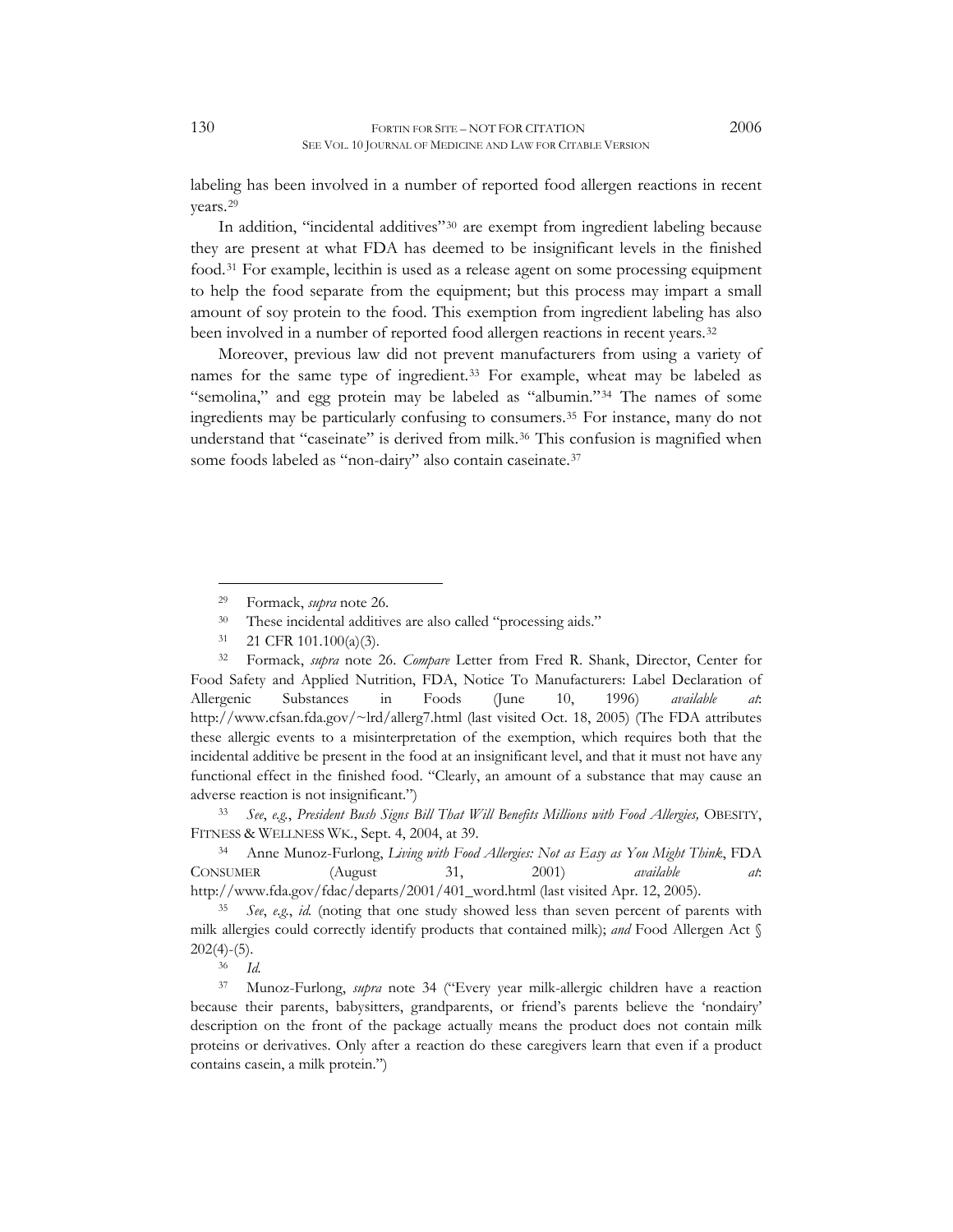### 2. *The Growing Concern over Food Allergens*

Another impetus for change in the law is that food allergy is on the rise. [38](#page-6-1) The prevalence of food allergy is increasing and is expected to continue to increase.[39](#page-6-2) Perhaps this is the reason behind another trend—rising consumer interest in and attention to food allergens. Kellogg's, for example, reported that the number of consumers contacting their company concerning food allergens has risen from 6,000 in 2001 to more than 13,000 in 2004.[40](#page-6-3)

At the same time, the scrutiny by government regulatory agencies has increased. The number of product recalls from undeclared food allergens increased to 121 in 2000 from about 35 a decade earlier.<sup>[41](#page-6-4)</sup> FDA also increased its focus on allergens during inspections and in communication with food manufacturers.<sup>[42](#page-6-5)</sup> International attention to food allergens grew during this time.[43](#page-6-6) All the while, increasing scientific knowledge of immunologic mechanisms and allergen chemistry added to the interest.[44](#page-6-7)

<span id="page-6-0"></span>

<span id="page-6-1"></span><sup>&</sup>lt;sup>38</sup> Formack, *supra* note 26 ("The prevalence of food allergy is growing and probably will continue to grow along with all allergic diseases," says Robert A. Wood, M.D., director of the pediatric allergy clinic at Johns Hopkins Medical Institutions in Baltimore"; *see also* Hugh A. Sampson, *Update on Food Allergy*, 113 J. ALLERGY CLIN. IMMUNOL. 805, 806 (2004); S. H. Sicherer et al., *Prevalence of Peanut and Tree Nut Allergy in the United States Determined by a Random Digit Dial Telephone Survey: A Five Year Follow-Up Study*, 103(4) J. ALLERGY CLIN. IMMUNOL. (Apr. 1999) 559-62 ("Self-reported peanut allergy has doubled among children from 1997 to 2002."); *and* Scott H. Sicherer & Suzanne Teuber, *Current Approach to the Diagnosis and Management of Adverse Reactions to Foods*, 114 J. ALLERGY CLIN. IMMUNOL. 1146 (Nov. 2004). 39 *Id.*

<span id="page-6-3"></span><span id="page-6-2"></span><sup>40</sup> *Labeling Food Allergens Can be a Struggle*, MANAGED CARE L. WKLY. 119 (Atlanta: Aug 14, 2005) *available at*:

http://ezproxy.cl.msu.edu:2047/login?url=http://proquest.umi.com/pqdweb?did=87747802 1&sid=11&Fmt=3&clientId=3552&RQT=309&VName=PQD (last visited Oct. 4, 2005).<br><sup>41</sup> Food Allergen Act § 202(3).

<span id="page-6-5"></span><span id="page-6-4"></span><sup>42</sup> *See* Letter from Fred R. Shank, Director, Center for Food Safety and Applied Nutrition, FDA, Notice To Manufacturers: Label Declaration of Allergenic Substances in Foods (June 10, 1996) *available at*: http://www.cfsan.fda.gov/~lrd/allerg7.html (last visited Oct. 18, 2005); FDA, COMPLIANCE POLICY GUIDE § 555.250 STATEMENT OF POLICY FOR LABELING AND PREVENTING CROSS-CONTACT OF COMMON FOOD ALLERGENS (Apr. 19, 2001) *available at*: http://www.fda.gov/ora/compliance\_ref/cpg/cpgfod/cpg555-250.htm (last visited Oct. 18, 2005); *and* FDA, GUIDANCE ON INSPECTIONS OF FIRMS PRODUCING FOOD PRODUCTS SUSCEPTIBLE TO CONTAMINATION WITH ALLERGENIC INGREDIENTS (Aug. 2001) *available at*: http://www.fda.gov/ora/inspect\_ref/igs/Allergy\_Inspection\_Guide.htm (last visited Oct. 18, 2005). 43 *See, e.g.,* EU Directive 2003/89/EC; *and Better European Food Labelling Laws to Help* 

<span id="page-6-6"></span>*People with Food Intolerances*, 1 Maternal and Child Nutrition 223–224 (2005). 44 S.L. Taylor & S.L. Hefle, *Food Science Perspective on Food Allergy*, 53 (45 SUPPL.)

<span id="page-6-7"></span>ALLERGY. 5-7 (1998).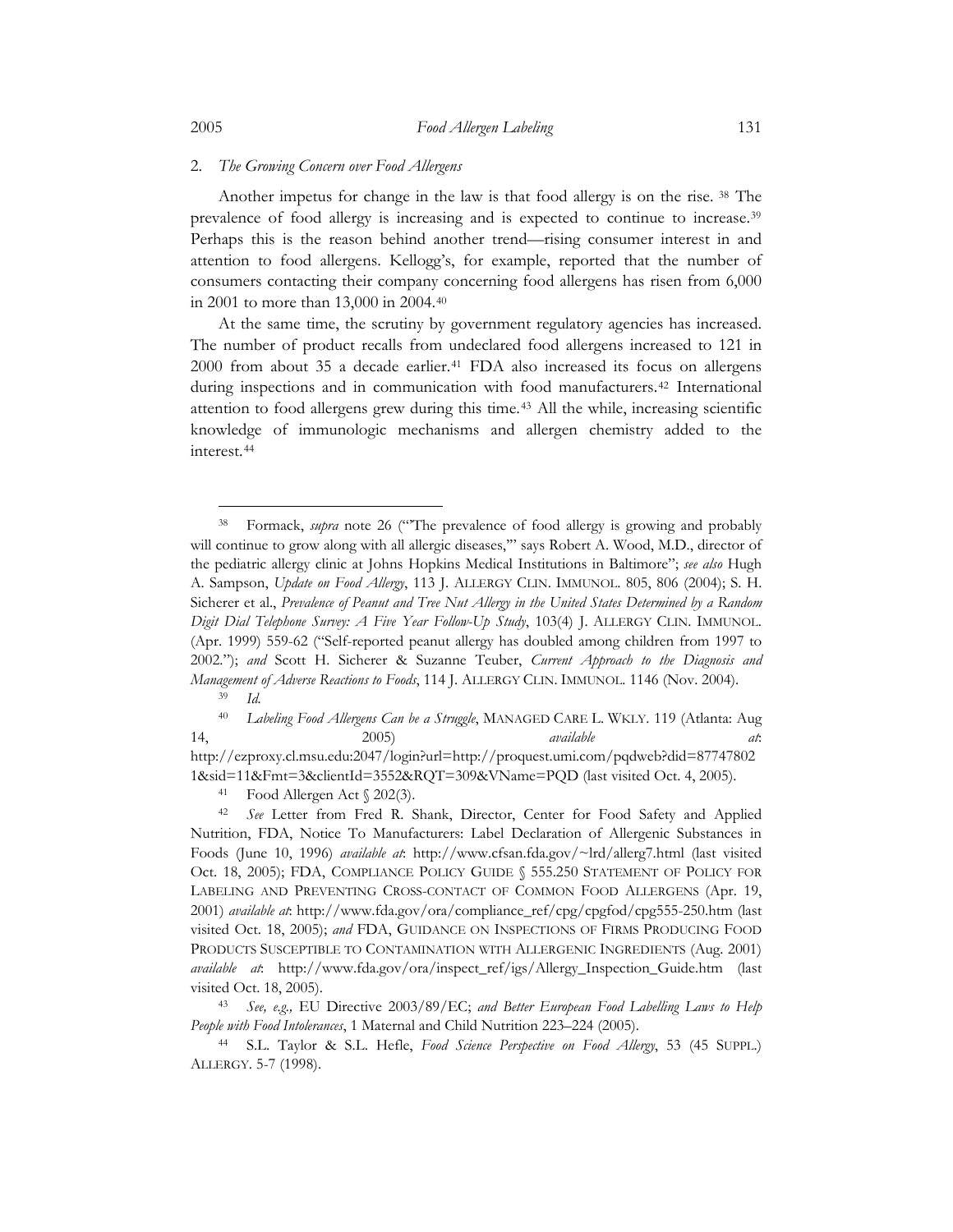The fear of litigation may have also spurred attention, notably by schools and airlines,[45](#page-7-0) but perhaps surprisingly, the filing of lawsuits has not been frequent.[46](#page-7-1) Nonetheless, the potential for a rise in litigation existed—for example, in an FDA review of randomly selected baked goods, ice cream, and candy in Minnesota and Wisconsin in 1999, 25 percent of the foods failed to list peanuts or eggs as ingredients on the food labels.[47](#page-7-2)

Finally, medical science cannot cure food allergies;<sup>[48](#page-7-3)</sup> therefore, the best means to treat a food allergy is to avoid of the offending substance.<sup>[49](#page-7-4)</sup> Yet, the threshold dose for allergic reaction can be extremely low.[50](#page-7-5) The potential consequences of an allergen mistake are severe and can even be fatal. Each year, an estimated 150 to 200 Americans die from allergic reactions to food.<sup>[51](#page-7-6)</sup> At the same time, approximately 30,000 Americans require emergency room treatment.[52](#page-7-7) Estimates are that nearly seven million Americans suffer from a food allergy.[53](#page-7-8)

- <span id="page-7-8"></span><span id="page-7-7"></span><span id="page-7-6"></span>52 Food Allergen Act § 202(1).
- 53 Munoz-Furlong, *supra* note 34.

<span id="page-7-0"></span><sup>45</sup> Jonathan Bridges, *Suing for Peanuts*, 75 NOTRE DAME L. REV. 1269 (2000) (noting the peanut bans at schools and airlines, citing James Bovard, *Designer Disabilities*, Wash. Times, Nov. 12, 1998, at A14; *Budget Deal Halts Mandate for No-Peanut Zones Aloft*, Milwaukee J. Sentinel, Oct. 25, 1998, at 5; Constance L. Hays, *A New Fear of Flying: Peanuts*, N.Y. Times, May 10, 1998, § 4, at 5; Carrie Hedges, *Peanut Ban Spreads to Cafeteria: Schools Worry About*  Allergies—Or Lawsuits, USA Today, Dec. 3, 1998, at 17A.<br><sup>46</sup> Id. (noting that research turned up few cases involving allergic reaction to nuts).<br><sup>47</sup> Jonathan Bridges, *Suing for Peanuts*, 75 NOTRE DAME L. REV. 1269 (2000)

<span id="page-7-2"></span><span id="page-7-1"></span>Kevin T Higgins, *Eye Know You*, FOOD ENGINEERING 37, 39 (Dec 2004) ("An FDA spot check of 118 food items in 2001 found unlabeled peanuts, tree nuts, milk, eggs, soy, wheat,

<span id="page-7-3"></span>fish and shellfish in 23 samples.") 48 Scott H. Sicherer and Suzanne Teuber, *Current Approach to the Diagnosis and Management of Adverse Reactions to Foods*, 114 J. ALLERGY CLIN. IMMUNOL. 1146, 1149 (Nov. 2004); *see also Food Allergy*, E. R. PEARL, 1 LIPPINCOTT'S PRIMARY CARE PRACTICE 154 (1997); *and* Food Allergen Act § 202(2)(B). 49 *Id.*

<span id="page-7-5"></span><span id="page-7-4"></span><sup>50</sup> *See, e.g.,* See, e.g., Theresa Tamkins, *More Cases of Food Allergy Being Diagnosed*, REUTERS NEWS SERV., Sept. 19, 1997 (children's deaths from peanut allergens in foods made with "clean" utensils that had previously only touched peanut butter); Lorraine Shank, *The Truth About Food Allergies; Sufferers Always Face Danger of Hidden, Related Ingredients*, THE PLAIN DEALER, Oct. 16, 1996, at 1E (a child's near fatal allergic reaction to walnuts, resulting from a mother's touch on the face with her "clean" hands that had earlier touched walnuts); *and* Jim Atkinson, *Food Fright*, TEXAS MONTHLY, Aug. 1997, at 64 (child's near fatal allergic reaction to peanut from a kiss good-night from her brother who had earlier eaten peanut butter). 51 Munoz-Furlong, *supra* note 34.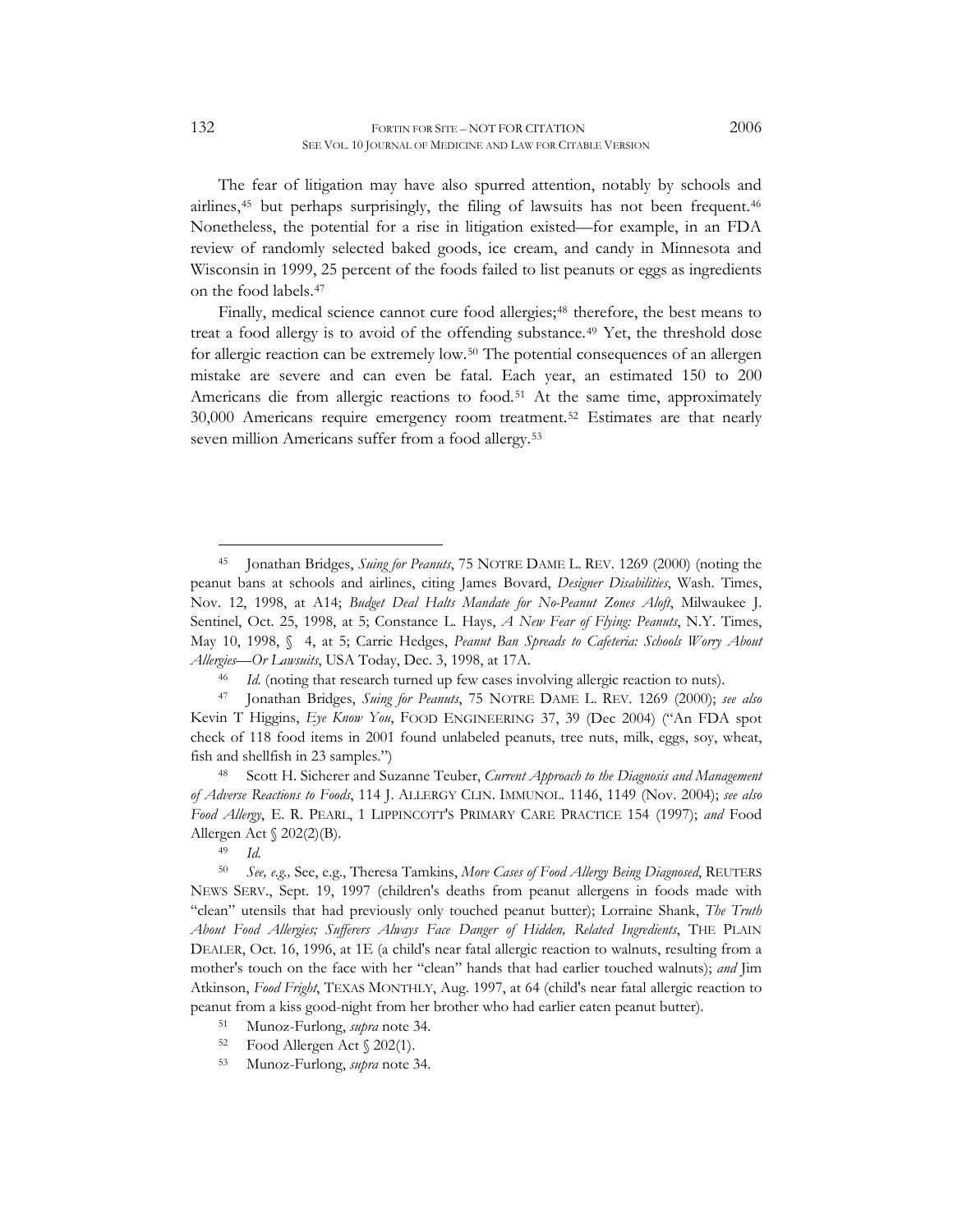### II. THE NEW FOOD ALLERGEN ACT

<span id="page-8-0"></span>The Food Allergen Act will be administered largely by the Food and Drug Administration (FDA).<sup>[54](#page-8-1)</sup> Significantly, the Food Allergen Act does not amend the Federal Meat Inspection Act,<sup>[55](#page-8-2)</sup> Poultry Products Inspection Act,<sup>[56](#page-8-3)</sup> or the Egg Products Inspection Act;<sup>[57](#page-8-4)</sup> therefore, does not directly effect United States Department of Agriculture (USDA) regulated food products. However, the USDA is expected to adopt similar requirements by regulation and policy.<sup>[58](#page-8-5)</sup>

Under the Food Allergen Act, food manufacturers must declare the common name for allergenic substances for food labeled on or after January 1, 2006.[59](#page-8-6) The major allergens requiring labeling are: milk, eggs, fish, Crustacea (shellfish), tree nuts, wheat, peanuts, and soybeans.<sup>[60](#page-8-7)</sup> These eight allergens are estimated to account for 90 percent of food allergies in the United States.<sup>[61](#page-8-8)</sup>

<sup>54</sup> Food Allergen Labeling and Consumer Protection Act § 203. 55 21 U.S.C. §§ 601-695 (2004).

<sup>56 21</sup> U.S.C. §§ 451-470 (2004).

<sup>57 21</sup> U.S.C. §§ 1031-1056 (2004).

<span id="page-8-5"></span><span id="page-8-4"></span><span id="page-8-3"></span><span id="page-8-2"></span><span id="page-8-1"></span><sup>58</sup> Robert C. Post, Ph.D., Director, Labeling and Consumer Protection, Food Safety Inspection Service (FSIS), USDA Remarks at the conference: "Food Allergens: The FDA and FSIS Perspectives on Allergen Labeling" (July 7, 2005) (*in* audiotape available from the Food, Drug, Law Institute http://www.fdli.org/pubs/audio/ac020039/). 59 Food Allergen Act § 203(a) & (d).

<span id="page-8-8"></span><span id="page-8-7"></span><span id="page-8-6"></span><sup>60</sup> Food Allergen Act § 203(c) (to be codified as FD&C Act § 201(qq)). 61 Food Allergen Act § 202(2)(A); *and* Ricardo Carvajal, *New Food Labeling Requirements on the Horizon: The Food Allergen Labeling and Consumer Protection Act of 2004*, UPDATE: FOOD AND DRUG LAW, REGULATION, AND EDUCATION 20 (January/February 2005).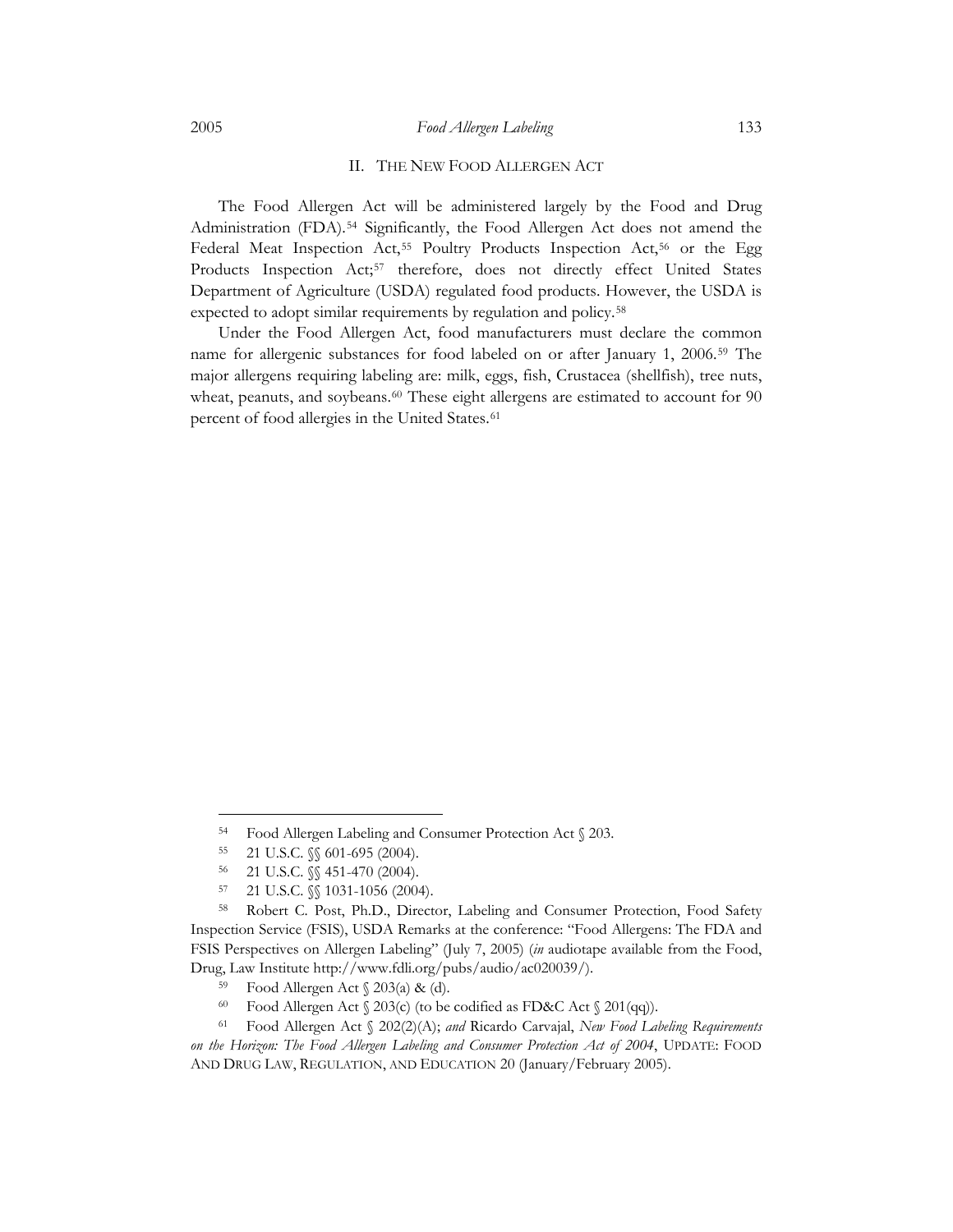| Allergen                 | Common Name of<br>Allergen Source                                   | Some Foods that May Contain Protein<br>Derived from a Major Food Allergen <sup>62</sup>                                                      |
|--------------------------|---------------------------------------------------------------------|----------------------------------------------------------------------------------------------------------------------------------------------|
| Milk                     | Milk                                                                | Caramel flavoring, caramel coloring, casein,<br>caseinate, curds, 63<br>lactalbumin,<br>natural<br>flavoring, nougat, rennet casein, whey    |
| Eggs                     | Eggs                                                                | Albumin, eggnog, meringue                                                                                                                    |
| Fish                     | specific<br>Common<br>bass,<br>name;<br>e.g.,<br>flounder, or cod   | Gelatin, isinglass, 64 surimi                                                                                                                |
| Crustacea<br>(shellfish) | specific<br>Common<br>crab,<br>name;<br>e.g.,<br>lobster, or shrimp | Crab, lobster, shrimp                                                                                                                        |
| <b>Tree Nuts</b>         | specific<br>Common<br>name; e.g., almonds,<br>pecans, or walnuts    | Almonds, Brazil nuts, cashews, hazelnuts<br>(filberts), marzipan, <sup>65</sup> nougat, pecans, pine<br>nuts, pistachios, macadamia, walnuts |
| Wheat                    | Wheat                                                               | Bran, bulgur, couscous, durum, farina, gluten,<br>kamut, matzoh, semolina                                                                    |
| Peanuts                  | Peanuts                                                             | Beer nuts, goobers, goober peas, peanut flour,<br>nutmeal                                                                                    |
| Soybeans                 | Soybeans                                                            | Hydrolyzed soy protein, miso, soya, tempeh,<br>TVP, textured soy protein, tofu                                                               |

# **The Major Eight Food Allergens**

<span id="page-9-0"></span><sup>62</sup> *See* Michael M. Cramer, *The Time Has Come for Clear Food Allergen Labeling*, FOOD SAFETY MAGAZINE 18, 22 (Feb.-Mar. 2005).<br><sup>63</sup> These names are not necessarily the legally correct name for a food ingredient

<span id="page-9-1"></span>statement, but, nevertheless, consumers may encounter them.<br><sup>64</sup> Isinglass is a semitransparent whitish very pure gelatin prepared from the air bladders

<span id="page-9-2"></span>of fishes (as sturgeons) and used especially as a clarifying agent and in jellies and glue. MERRIAM-WEBSTER ONLINE DICTIONARY *available at*: http://www.m-w.com/cgibin/dictionary?book=Dictionary&va=isinglass&x=6&y=11 (last visited Oct. 19, 2005).<br><sup>65</sup> Marzipan is a confection of crushed almonds or almond paste, sugar, and egg whites

<span id="page-9-3"></span>that is often shaped into various forms. MERRIAM-WEBSTER ONLINE DICTIONARY *available at*: http://www.m-w.com/cgi-bin/dictionary?book=Dictionary&va=marzipan (last visited Oct. 19, 2005).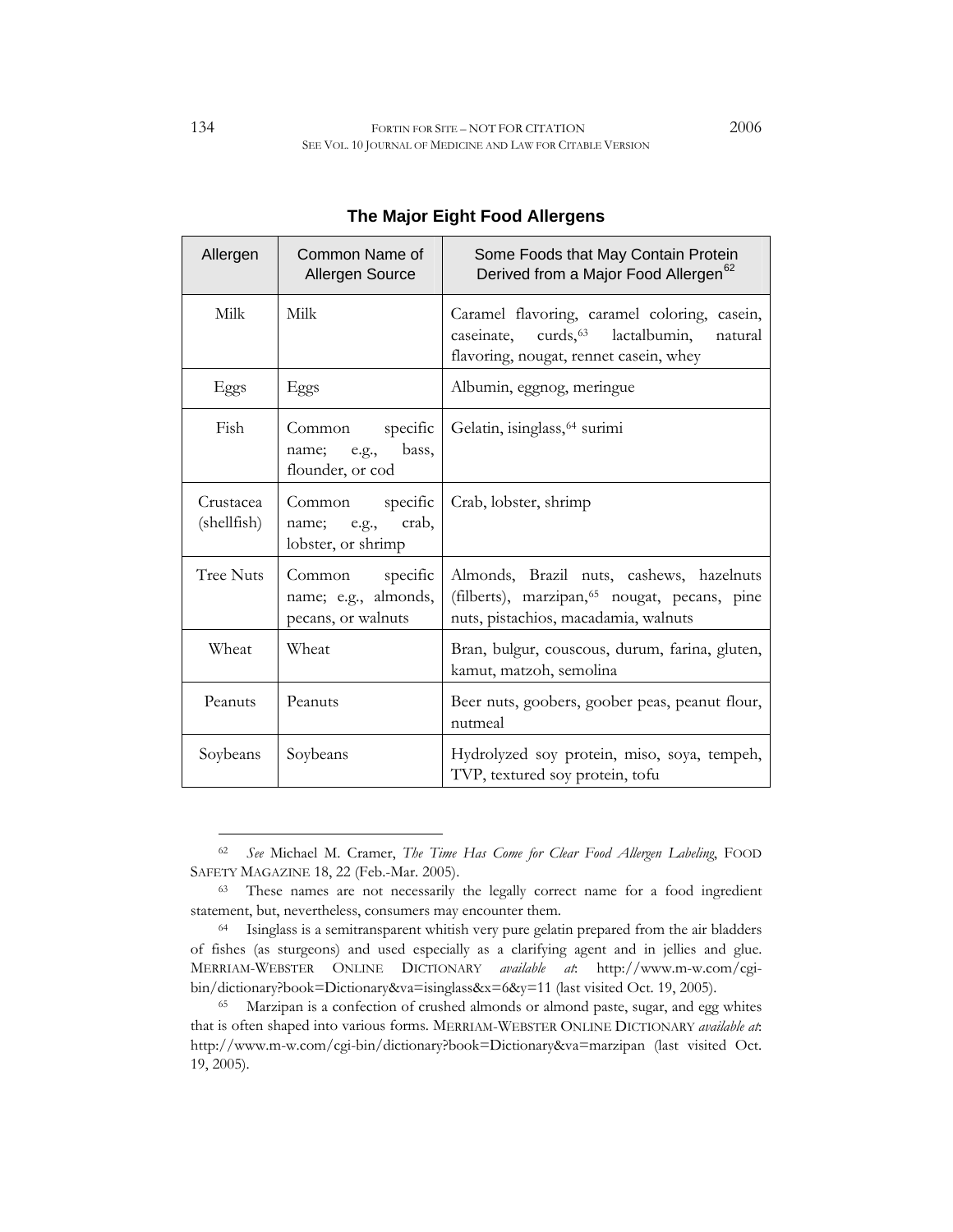### A. What is Required?

Under the Food Allergen Act, food labeling must identify the major allergens by their common name (column two above).<sup>[66](#page-10-1)</sup> Two labeling options are available:

1) Label with the statement, "Contains \_\_\_\_\_\_\_ [allergen food source]" immediately after or adjacent to the list of ingredients in a type size no smaller than the type size used in the list of ingredients (e.g., "Contains peanuts"); or

2) Include the allergen source name in parentheses in the list of ingredients immediately after the ingredient; e.g., "Casein (Milk)."<sup>[67](#page-10-2)</sup>

There is an exemption from the above labeling, if the name of the food source from which the major food allergen is derived appears elsewhere in the ingredient list.[68](#page-10-3) However, this exemption does not apply if the name of the food source appears as part of the name of a food ingredient that is not a major food allergen.<sup>[69](#page-10-4)</sup>

Raw agricultural commodities are exempt from the new allergen-labeling requirements, but no exemption exists for flavorings, colorings, and incidental additives when they contain a major allergen.[70](#page-10-5) This bears highlighting because the Food Allergen Act's new requirements apply notwithstanding prior labeling exemptions for flavorings, colorings, and incidental additives in the FD&C Act or other laws.[71](#page-10-6)

"Highly refined oil," and ingredients derived from highly refined oils, are specifically exempt from the definition of "major food allergen"; therefore, will not trigger allergen source labeling.[72](#page-10-7) Research indicates that the quantity of protein in highly refined oil does not trigger an allergic response.<sup>[73](#page-10-8)</sup>

### B. Exemptions, Petition, and Notification

Although there are only two exemptions specified in the statute—highly refined oil is and derivative food are exempt from the definition of major food allergen;[74](#page-10-9) and raw agricultural commodities are specifically exempt from the Food Allergen Act

 $\overline{a}$ 

69 *Id.* 

<span id="page-10-0"></span>

<sup>66</sup> Food Allergen Act §§ 203 a) (FD&C Act § 403(w)(1) as amended). 67 *Id.*

<sup>&</sup>lt;sup>68</sup> Food Allergen Act  $\S 203(a)$  (FD&C Act  $\S 403(w)(1)(B)(ii)$  as amended).

<span id="page-10-8"></span><span id="page-10-7"></span><span id="page-10-6"></span><span id="page-10-5"></span><span id="page-10-4"></span><span id="page-10-3"></span><span id="page-10-2"></span><span id="page-10-1"></span><sup>&</sup>lt;sup>70</sup> Food Allergen Act § 203(a) (FD&C Act § 403(w)(1), as amended).<br><sup>71</sup> Food Allergen Act § 203(a) (FD&C Act § 403(w)(4), as amended).<br><sup>72</sup> Food Allergen Act § 203(c) (FD&C Act § 201(qq), as amended).<br><sup>73</sup> *See*, Ricardo *Labeling and Consumer Protection Act of 2004*, UPDATE: FOOD AND DRUG LAW, REGULATION, AND EDUCATION 20 (January/February 2005) (citing Jonathan 0. - B. Hourihane, Simon J. Bedwani, Taraneh P. Dean & John 0. Warner, *Randomized, Double-Blind, Crossover Challenge Study of Allergenicity of Peanut Oils in Subjects Allergic to Peanuts*, 314 BRIT. MED. J. 1084 (1997). 74 Food Allergen Act § 203(c) (FD&C Act § 201(qq), as amended).

<span id="page-10-9"></span>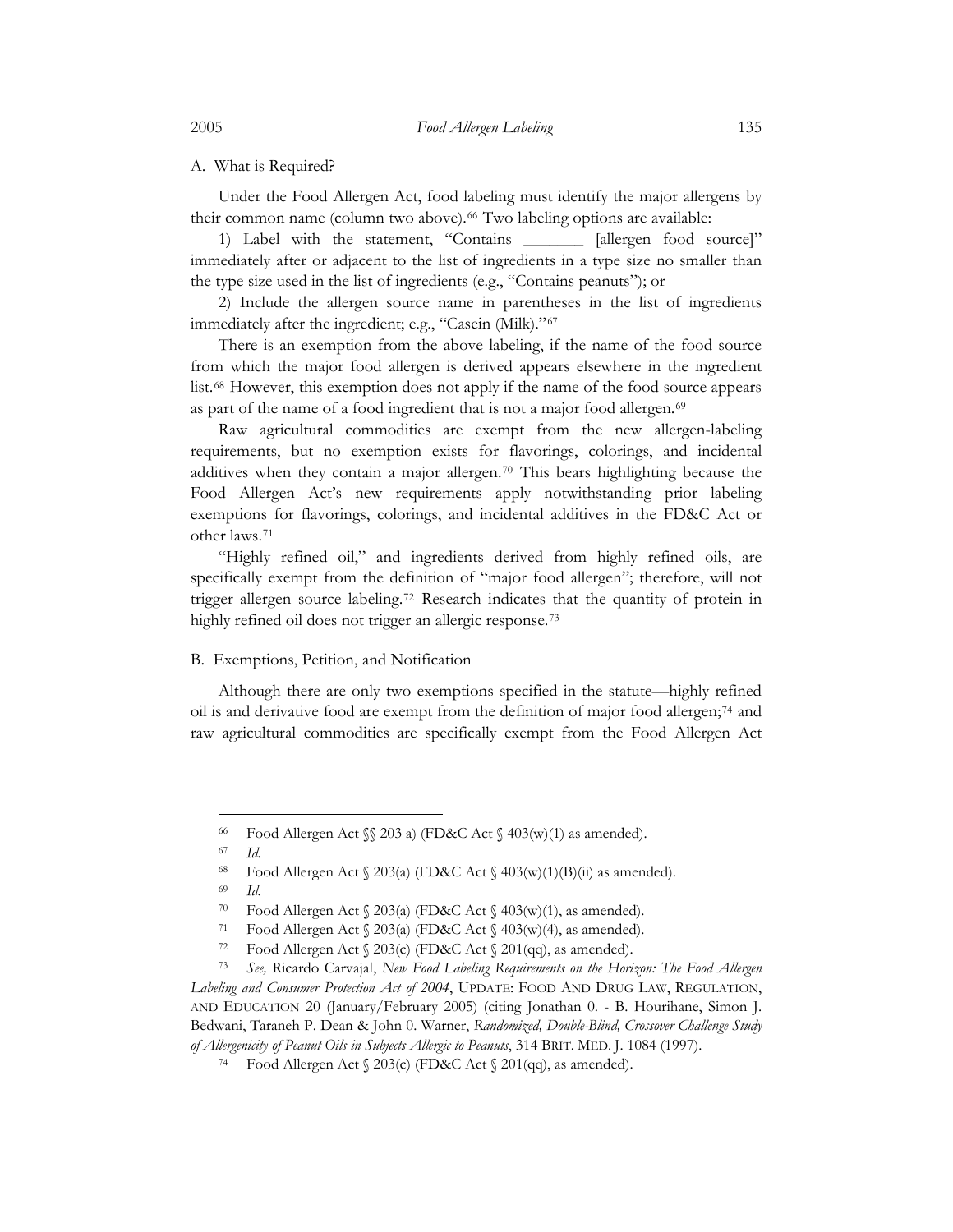<span id="page-11-0"></span>allergen-labeling requirements<sup>[75](#page-11-1)</sup>—the Food Allergen Act provides for petitions and notifications for additional exemptions.[76](#page-11-2)

Food manufacturers may petition to exempt a food from the Act's allergen labeling requirements.<sup>[77](#page-11-3)</sup> The burden is on the petitioner to provide the scientific evidence that the "food ingredient, as derived by the method specified in the petition, does not cause an allergic response that poses a risk to human health."[78](#page-11-4) The Food and Drug Administration (FDA) then has 180 days to approve or deny the petition, or the petition is deemed denied unless both parties agree to an extension.[79](#page-11-5)

Alternatively, a notification may be filed instead of a petition, if the manufacturer can provide scientific evidence that the food ingredient does not contain allergic protein.[80](#page-11-6) The notification must contain either the scientific evidence that demonstrates that the food ingredient does not contain allergenic protein; or a determination by the FDA that the ingredient does not cause an allergic response that poses a risk to human health.<sup>[81](#page-11-7)</sup> This latter provision recognizes that FDA, during evaluation of a food additive approval petition or other FDA activities, may determine that a food ingredient does not cause an allergic response. Ninety days after FDA's receipt of the notification, a food ingredient may be introduced into interstate commerce, unless FDA determines the notification is inadequate.[82](#page-11-8)

### C. Effective Date

The effective date of the new labeling requirements is January 1, 2006.[83](#page-11-9) All food labeled on or after this date must comply with the new requirements.<sup>[84](#page-11-10)</sup> Note that a food labeled before that date need not be relabeled or pulled from grocery shelves.<sup>[85](#page-11-11)</sup>

### D. More to Come

In Food Allergen Act, Congress also directs the United States Department of Health and Human Services (DHHS) to conduct a number of activities to improve our nation's approach to food allergens.[86](#page-11-12) First, the DHHS is directed to prepare a report to Congress on food allergens.[87](#page-11-13) This report must analyze how food is

<span id="page-11-2"></span><span id="page-11-1"></span><sup>75</sup> Food Allergen Act § 203(a) (FD&C Act § 403(w)(1), as amended). 76 Food Allergen Act § 203(a) (FD&C Act §§ 403(w)(6)-(7), as amended). 77 Food Allergen Act § 203(a) (FD&C Act § 403(w)(6), as amended). 78 *Id.*

<span id="page-11-4"></span><span id="page-11-3"></span>

<span id="page-11-6"></span><span id="page-11-5"></span>Food Allergen Act § 203(a) (FD&C Act § 403(w)(6)(B), as amended).<br><sup>80</sup> Food Allergen Act § 203(a) (FD&C Act § 403(w)(7), as amended).<br><sup>81</sup> Food Allergen Act § 203(a) (FD&C Act § 403(w)(7)(A), as amended).

<span id="page-11-9"></span>

<span id="page-11-8"></span><span id="page-11-7"></span><sup>82</sup>*Id*. 83 Food Allergen Act § 203(d).

<span id="page-11-10"></span><sup>84</sup> *Id.*

<span id="page-11-11"></span><sup>85</sup> *Id.*

<span id="page-11-12"></span><sup>86</sup> Food Allergen Act §§ 204-210.

<span id="page-11-13"></span><sup>87</sup> Food Allergen Act § 204.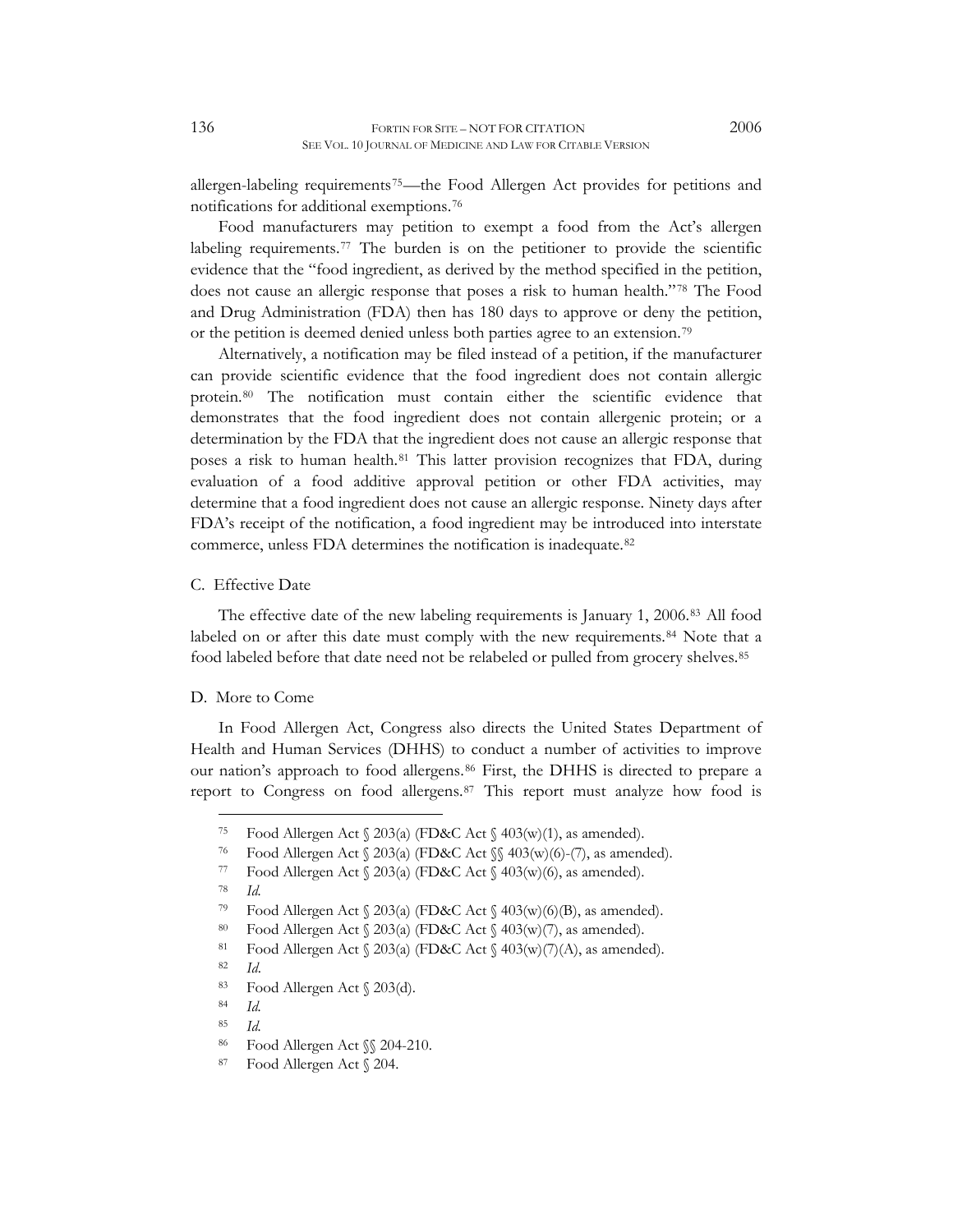<span id="page-12-0"></span>unintentionally contaminated with major food allergens, estimate how common such practices are in the food industry, and advise whether good manufacturing practices or other measures could eliminate this cross contact of food.[88](#page-12-1) The report is also to describe the types of allergen advisory labeling used (such as "may contain"); the food manufacturing conditions associated with the various types of advisory labeling; and describe how consumers would prefer that information about the risk of cross contact be communicated on food labels.[89](#page-12-2) Finally, FDA is to report on the number of food inspections and describe the rate of compliance and noncompliance with respect to handling and labeling major food allergens.[90](#page-12-3)

In addition, FDA is directed to define by rule the term "gluten free"<sup>[91](#page-12-4)</sup> in order to help consumers with celiac disease.<sup>92</sup> The DHHS through the FDA and the Centers for Disease Control and Prevention (CDC) are to improve the collection and publication of data on the prevalence, prevention, and treatment of allergic disease.<sup>[93](#page-12-6)</sup> The DHHS through the National Institutes of Health (NIH) is to review basic and clinical research and then make recommendation on enhancing and coordinating research activities concerning food allergies.[94](#page-12-7)

FDA is to pursue revision of the Food Code to provide guidelines for preparing allergen-free foods in food establishments.[95](#page-12-8) Finally, DHHS is to provide technical assistance relating to trauma care and emergency medical services for treatment for and prevention of allergic responses to foods.[96](#page-12-9)

# III. CHALLENGES PRESENTED BY THE FOOD ALLERGEN ACT

The Food Allergen Act is seemingly simple and straightforward. The Act was written with wide support and input from the food industry, but nonetheless, still presents potential problems to the food industry.[97](#page-12-10) The major issue is how to handle

 $\overline{a}$ 

<span id="page-12-10"></span><span id="page-12-9"></span><span id="page-12-8"></span><span id="page-12-7"></span><span id="page-12-6"></span>97 *See, e.g.,* Tom Trautman, *Labeling Food Allergens*, 59 FOOD TECH. 92 (Feb. 2005) ("Nevertheless, a good law that has support from all parties, including the regulated industry, can still present potential problems in terms of implementation."); *and Labeling Food Allergens Can be a Struggle*, *supra* note 40 ("'The law is a little ahead of the science,' said Kenneth J. Falci,

<sup>88</sup> *Id.*

<sup>89</sup> *Id.*

<sup>90</sup> *Id.*

<sup>91</sup> Food Allergen Act § 206.

<span id="page-12-5"></span><span id="page-12-4"></span><span id="page-12-3"></span><span id="page-12-2"></span><span id="page-12-1"></span><sup>&</sup>lt;sup>92</sup> Celiac disease, also called celiac sprue and gluten enteropathy, is an immune-mediated disease that renders the body incapable of tolerating the gluten found in wheat, barley, rye, and oats, and causes damage to the gastrointestinal tract, central nervous system, and other organs. Food Allergen Act § 201(6); and DORLAND'S ILLUSTRATED MEDICAL DICTIONARY 1146 (25<sup>th</sup> ed. 1974).<br><sup>93</sup> Food Allergen Act  $\sqrt[6]{207}$ .

<sup>94</sup> Food Allergen Act § 208.

<sup>95</sup> Food Allergen Act § 209.

<sup>96</sup> Food Allergen Act § 210.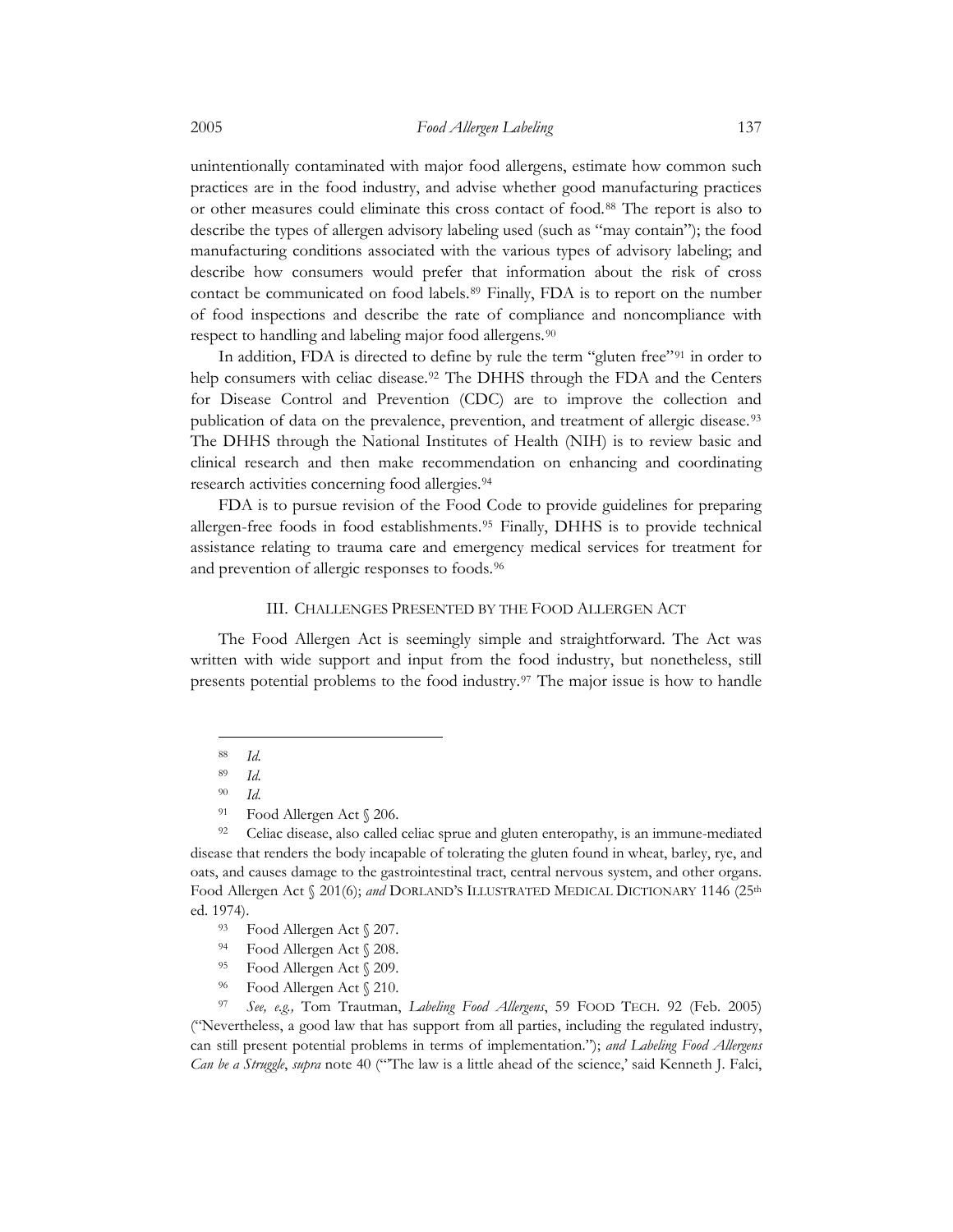<span id="page-13-0"></span>the countless foods that may contain a trace of a food defined as a major food allergen, but which are not typically believed to pose a health risk.

The major concern centers on the lack of threshold levels of allergens to trigger labeling.<sup>[98](#page-13-1)</sup> A derivative concern arises from the potential for excessive use of allergen warnings, which may foster confusion and counterproductive behavior. Finally, related concerns are the lack of definition for the terms, "highly refined oils" and "tree nuts."

#### A. How Much is Too Much?—the Dilemma with Threshold Levels

As discussed above, some incidental additives are exempt from ingredient labeling because they are present at what FDA has deemed to be insignificant levels in the finished food.[99](#page-13-2) For example, lecithin is commonly used as an anti-sticking agent on food processing equipment (like consumers use cooking sprays at home) to help the food separate from the equipment.[100](#page-13-3) Lecithin made from soybeans contains some soy protein, so lecithin's use as an anti-sticking agent may impart a minuscule amount of soy protein to the food. Although previously exempt from labeling as an incidental additive, the Food Allergen Act requires labeling for soy if there is any amount of soy protein (a major food allergen) imparted to the finished food[.101](#page-13-4)

The dilemma with this zero detectable approach is that is may be overly cautious and create other risks. Lecithin provides a good example because nearly all bakedgoods manufacturers use lecithin.[102](#page-13-5) While some allergen-free foods are likely to be manufactured, the practicalities of food processing and the sensitivity of analytical technology make zero-detectable levels unachievable on a wide scale.[103](#page-13-6) A zero-

<span id="page-13-1"></span>2004) *available at*: 2004 WLNR 7345175; *and generally* "Food Allergens: The FDA and FSIS Perspectives on Allergen Labeling" (July 7, 2005) (*in* audiotape available from the Food, Drug, Law Institute http://www.fdli.org/pubs/audio/ac020039/).<br><sup>99</sup> 21 CFR 101.100(a)(3).

 $\overline{a}$ 

<span id="page-13-2"></span>100 Martha Filipic, *Food Law Confusing the Allergic*, CINCINNATI POST C1 (Nov. 10, 2004)

<span id="page-13-4"></span><span id="page-13-3"></span>*available at*: 2004 WLNR 7345175. 101 "A food ingredient that contains protein derived from" a major food allergen triggers the Food Allergen Act labeling requirement. Food Allergen Act  $\Omega(203(c)/2)$ . The act provides no exemption which covers incidental or threshold amounts of such a protein except for highly refined oils; however, FDA may promulgate such exemptions. Food Allergen Act  $\mathcal{S}$ 

<span id="page-13-6"></span><span id="page-13-5"></span>203(c)(2)(A) & 203(a)(w)(6)-(7). 102 Filipic, *supra* note 100. 103 *See, e.g.,* S.L. Taylor, et al., *Factors Affecting the Determination of Threshold Doses for Allergenic Foods: How Much is Too Much?* ; 109 J ALLERGY CLIN IMMUNOL. 24-30 (Jan. 2002); *and Food Firms Against Using Analytical Methods for Allergen Thresholds,* FDA WK. (Pg. Unavail. Online) (July 15, 2005) 2005 WLNR 11110314 ("Food industry trade groups are asking FDA to not use analytical tests to establish tolerance thresholds for food allergens because as tests

U.S. Food and Drug Administration, about the Food Allergen Labeling and Consumer Protection Act.")<br><sup>98</sup> *See, e.g., Martha Filipic, Food Law Confusing the Allergic*, CINCINNATI POST C1 (Nov. 10,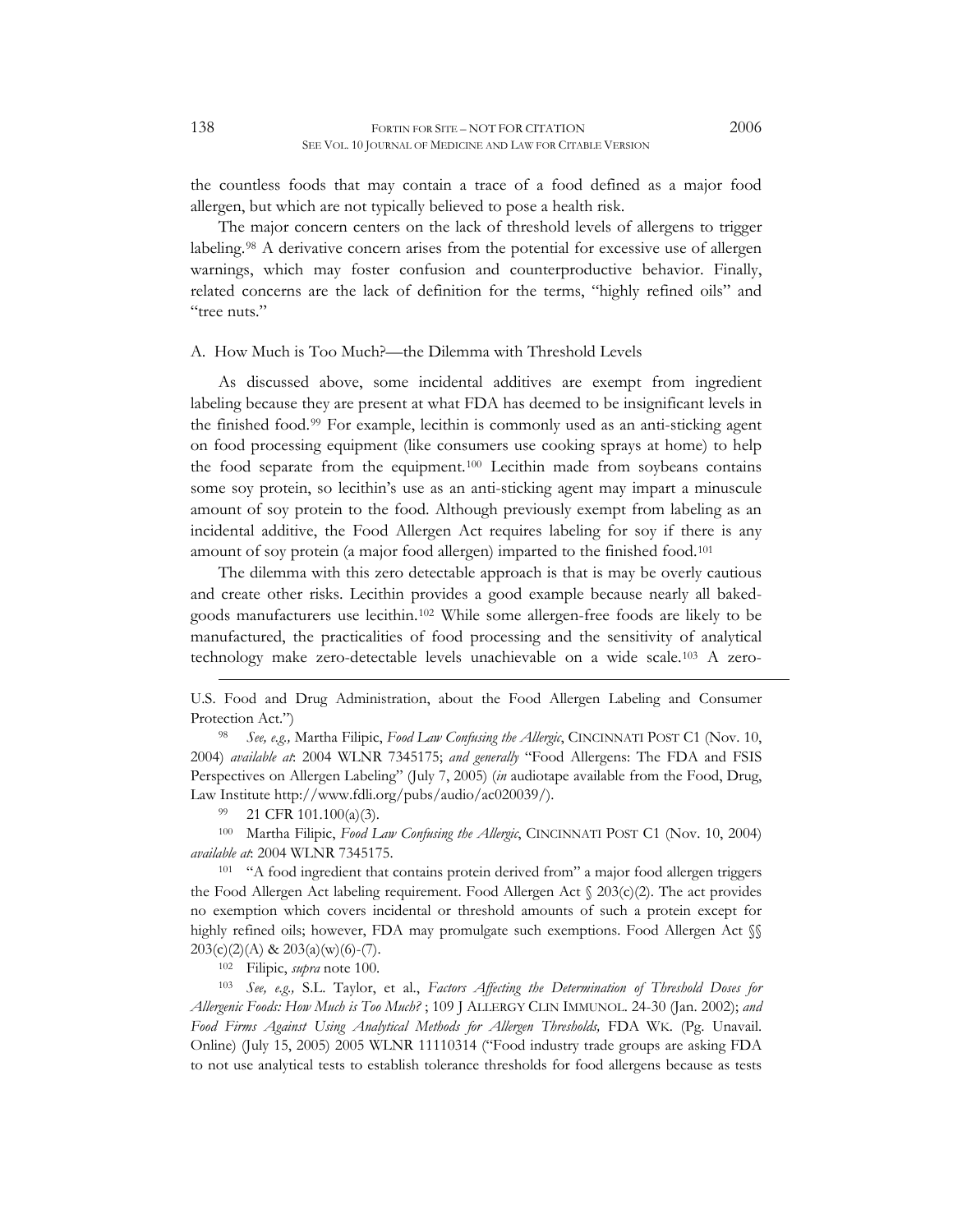detectable standard for major food allergens will likely result in widespread use of precautionary allergen labeling, such as "may contain" labeling, and far fewer foods available for allergic consumers.[104](#page-14-0)

Decreased choices for allergic consumers might not be a dilemma if these products truly were a risk, but trivial amounts of allergens probably pose no risk for most allergy sufferers.[105](#page-14-1) The lack of health risk is precisely why FDA allows incidental additives to be left off the ingredient statement of foods—they have no functional effect in the finished, including not eliciting food allergies.<sup>[106](#page-14-2)</sup>

Soy lecithin was used as an example because of its widespread use, but the dilemma is not confined to lecithin or even to other incidental additives. Other food ingredients derived from soybeans include tocopherol (vitamin E), isoflavone, phytosterol, soy fiber, monoglycerides, and diglycerides.[107](#page-14-3) Other common food ingredients and food contact substances that create similar dilemmas from trace amounts of major food allergens are lactose, fish gelatin, wheat starch, and many ingredients derived from fermentation, such as enzymes, flavors, or antimicrobials, when the fermentations used media containing egg, soy, or wheat.<sup>[108](#page-14-4)</sup>

Cross contact on food surfaces creates another enormous practical problem with the zero-detectable allergen approach. The food industry for practical economic reasons often manufactures many different food products with the same equipment or within the same building.[109](#page-14-5) At some plants, hundreds of different products may be manufactured within the same building.[110](#page-14-6) Trace amounts of ingredients can be transferred in these situations.

Many of current food processing plants were designed and built before today's concern over food allergens.[111](#page-14-7) Even today, there is little or no information on the release or retention of allergenic proteins by various processing surfaces, of which

become more sensitive they detect smaller amounts of allergens, which would require companies to frequently change their labels . . . such tests could lead to labeling allergens that are present in small amounts and do not cause allergic reactions.") 104 Presentation of Stephen L. Taylor, "Food Allergens: From Chaos, Confusion and

<span id="page-14-0"></span>Concern to Commitment and Control," Ohio State University (Oct. 28, 2004). 105 *Id.*

<span id="page-14-2"></span><span id="page-14-1"></span><sup>106</sup> Incidental additives must be present in the food at an insignificant level, and that must not have any functional effect in the finished food. 21 CFR 101.100(a)(3); *and* Letter from Fred R. Shank, Director, Center for Food Safety and Applied Nutrition, FDA, Notice to Manufacturers: Label Declaration of Allergenic Substances in Foods (June 10, 1996) *available at*: http://www.cfsan.fda.gov/~lrd/allerg7.html (last visited Oct. 18, 2005).<br><sup>107</sup> Presentation of Stephen L. Taylor, *supra* note104.<br><sup>108</sup> Tom Trautman, *Labeling Food Allergens*, 59 FOOD TECH. 92 (Feb. 2005).<br><sup>109</sup>

<span id="page-14-7"></span><span id="page-14-6"></span><span id="page-14-5"></span><span id="page-14-4"></span><span id="page-14-3"></span>*foods: how much is too much?* 109 J ALLERGY CLIN IMMUNOL. 24 (Jan. 2002). 110 *Id.*

<sup>111</sup> Presentation of Stephen L. Taylor, *supra* note104.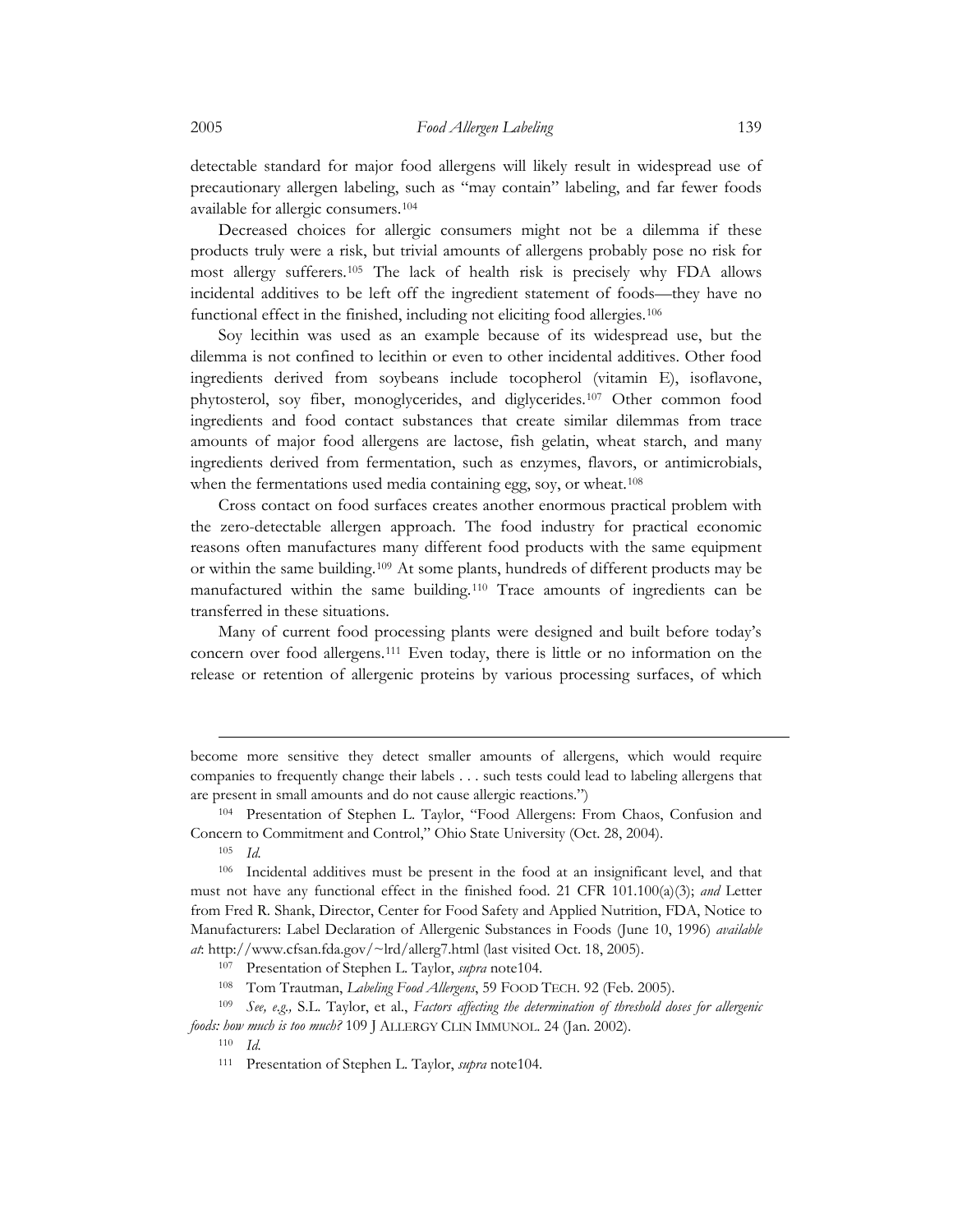<span id="page-15-0"></span>there are thousands.[112](#page-15-1) The predicament for the food industry is not knowing how clean is allergen clean.[113](#page-15-2)

Compounding this predicament is the nature of the food supply and distribution system. Cross contact between ingredients exists from the farm to the processing plant.[114](#page-15-3) For example, corn and soybeans may be harvested on the same equipment, transported in the same trucks, and stored in the same storage facilities[.115](#page-15-4) Thus, corn may have trace residues of soybean, which triggers labeling.[116](#page-15-5)

It is no exaggeration to say that hundreds of foods will become unavailable to diligent allergic consumers if every food with even a minuscule trace of a food allergen triggers labeling.[117](#page-15-6) This has been described as a potential nightmare for food allergy sufferers and could create its own health risks.[118](#page-15-7)

## B. The Predicament of the Little Boy Who Cried Wolf

In addition to limiting food choices, over labeling is likely to result in consumer confusion.[119](#page-15-8) Allergic consumers will wonder why a food they have eaten for years suddenly is labeled with an ingredient to which they know they are allergic.<sup>[120](#page-15-9)</sup>

Some consumers may incorrectly believe they have recovered from their allergies, while others may get in the habit of ignoring the excessive and unhelpful warnings.<sup>[121](#page-15-10)</sup> Both situations result in health risk to consumers from missing information that is truly helpful.[122](#page-15-11) In the face of overly cautious warnings, other consumers may simply

112 *Id.*

 $\overline{a}$ 

114 *Id.* 

<span id="page-15-7"></span><span id="page-15-6"></span><span id="page-15-5"></span><span id="page-15-4"></span><span id="page-15-3"></span><span id="page-15-2"></span><span id="page-15-1"></span><sup>117</sup>*See, e.g.,* Filipic, *supra* note 100. 118 *Id*. ("But unless provisions are made, the act could become a nightmare for foodallergy sufferers," paraphrasing Steve Taylor, professor and chair of Food Science and

<span id="page-15-8"></span>Technology at the University of Nebraska). 119 *See, e.g.,* Tom Trautman, *supra* note 108; *and* Presentation of Stephen L. Taylor, *supra* note104. 120 Filipic, *supra* note 100 (quoting Steve Taylor, professor and chair of Food Science and

<span id="page-15-9"></span>Technology at the University of Nebraska "Consumers will say, 'I've been eating this for 20 years and never had a problem, and now it has this allergen on the label."")<br><sup>121</sup> *See* UNITED KINGDOM FOOD STANDARDS AGENCY, NUT ALLERGY LABELLING:

<span id="page-15-10"></span>REPORT OF RESEARCH INTO THE CONSUMER RESPONSE (2002) *available at*: http://www.foodstandards.gov.uk/multimedia/pdfs/nutallergyresearch.pdf (indicating that too many allergen warnings run the risk of devaluing the label); *and* Institute of Food Science and Technology, Information Statement, Food Allergy 12 (Oct. 2005) *available at*: http://www.ifst.org/allergy.pdf. 122 Institute of Food Science and Technology, Information Statement, Food Allergy 12

<span id="page-15-11"></span>(Oct. 2005) *available at*: http://www.ifst.org/allergy.pdf.

<sup>113</sup> Taylor, *supra* note 109.

<sup>115</sup> *Id.* 

<sup>116</sup> *Id.*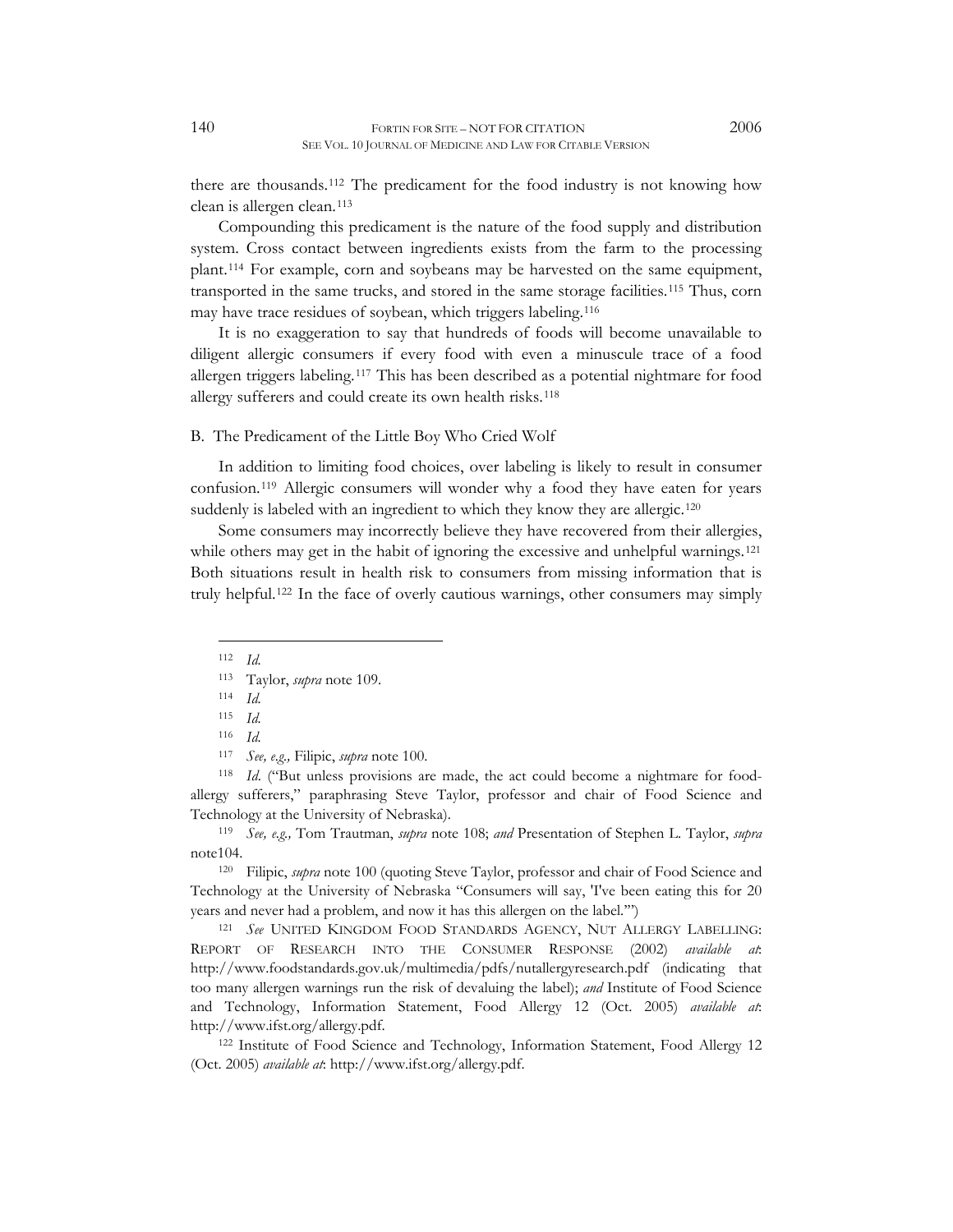<span id="page-16-0"></span>engage in risk taking behavior.[123](#page-16-1) In addition, too much information crowded onto food labels conflicts with the need to make this information clear and simple to read.[124](#page-16-2)

Unfortunately, little scientific information exists regarding the specific threshold levels that will elicit allergic reactions.[125](#page-16-3) It is known that very small amounts of some allergens can provoke reactions in some individuals, but it is not known how small the amounts must be, why different allergic people react differently, or why the same person may react differently on different occasions.[126](#page-16-4) This all makes it difficult to assess how to achieve the desired level of safety with respect to allergens by risk analysis.[127](#page-16-5)

Two undefined terms in the Food Allergen Act create a dilemma similar to that of the lack of regulatory threshold levels: "highly refined oils" and "tree nuts."

### C. What is a Highly Refined Oil

"Highly refined oil," and ingredients derived from highly refined oils, are specifically exempt from the definition of "major food allergen"; therefore, will not trigger allergen source labeling.[128](#page-16-6) Unfortunately, the Food Allergen Act does not define "highly refined oils." Therefore, food manufacturers will bear the burden of being certain that any oil touted as "highly refined" actually is free of major food allergen proteins or is below the threshold that will trigger an allergic reaction.

The Senate Report on the Food Allergen Act notes that "highly refined oils" are refined, bleached, deodorized oils.[129](#page-16-7) In addition, the food industry use of the term "highly refined oil" has similarly been that the oil is refined, bleached, deodorized.[130](#page-16-8) This usage alone does not provide much guidance, but it does indicate what minimum requirement FDA will be looking for with these oils.[131](#page-16-9)

<sup>123</sup> *Id.*

<sup>124</sup> *Id.*

<span id="page-16-3"></span><span id="page-16-2"></span><span id="page-16-1"></span><sup>125</sup> S.L. Taylor & S.L. Hefle, *Food Science Perspective on Food Allergy*, 53 (45 SUPPL.) ALLERGY. 5, 7 (1998); *and* S. L. Taylor *et al., A Consensus Protocol for the Determination of the Threshold Doses for Allergenic Foods: How Much is Too Much?* 34 CLIN. EXP. ALLERGY 689–695

<span id="page-16-5"></span><span id="page-16-4"></span><sup>(</sup>May 2004). 126 Presentation of Stephen L. Taylor, *supra* note104. 127 *Id.*

<sup>128</sup> Food Allergen Act § 203(c) (FD&C Act § 201(qq), as amended). 129 S. Rep. No. 108-226 (Feb. 12. 2004).

<span id="page-16-9"></span><span id="page-16-8"></span><span id="page-16-7"></span><span id="page-16-6"></span><sup>130</sup> Felicia B. Satchell, Director, Division of Standards and Labeling Regulations, CFSAN, FDA, Remarks at the conference: "Food Allergens: The FDA and FSIS Perspectives on Allergen Labeling" (July 7, 2005) (*in* audiotape available from the Food, Drug, Law Institute http://www.fdli.org/pubs/audio/ac020039/). 131 *Id.*